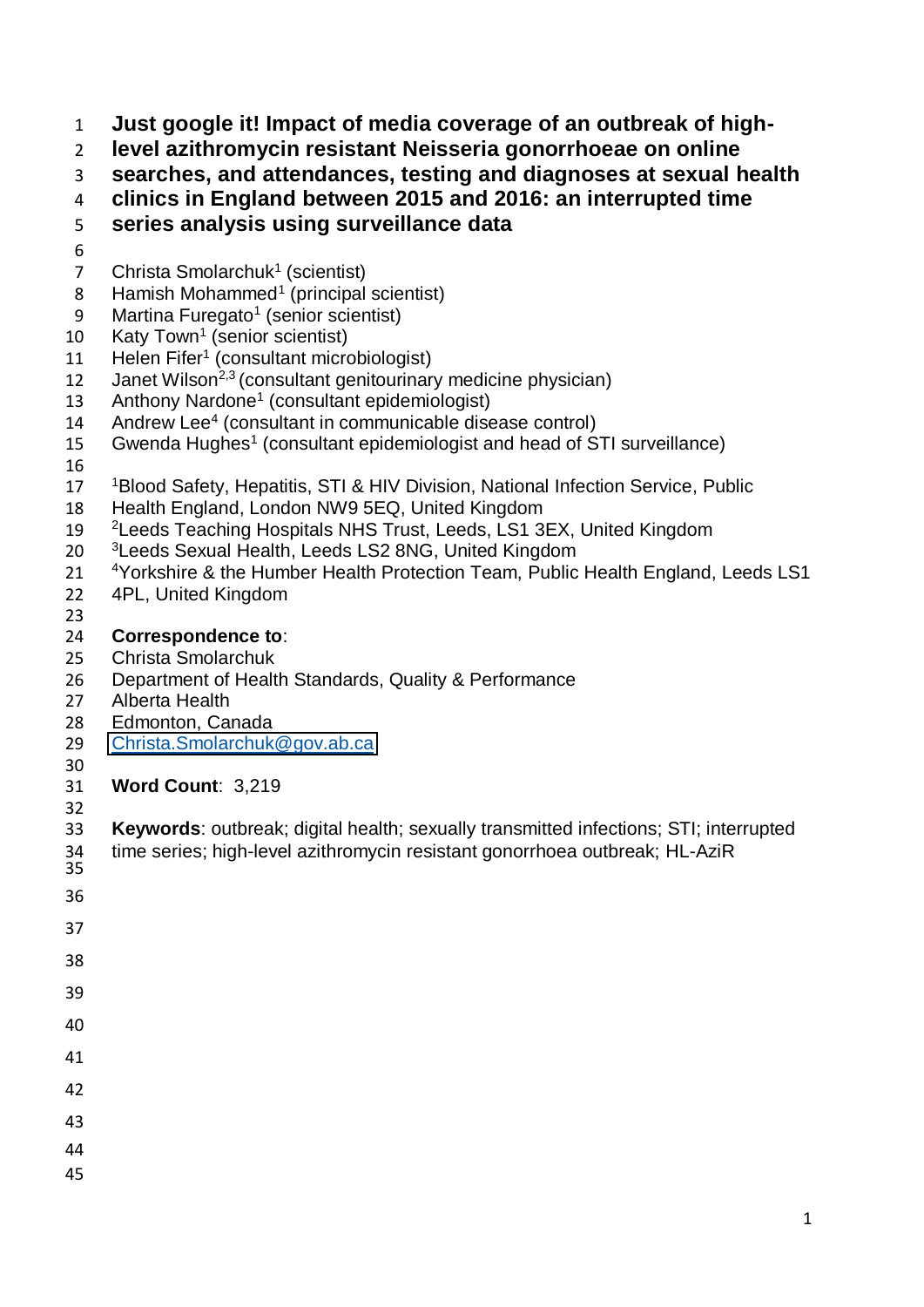**ABSTRACT** 

 **Objectives** To determine if media coverage of an outbreak of high-level azithromycin resistant Neisseria gonorrhoeae (HL-AziR) impacted online search interest or was temporally associated with health-seeking behaviours in several English cities.

 **Methods** A descriptive analysis of outbreak-related online media articles and relative search interest (RSI) using Google, and an interrupted time series analysis using routine surveillance data from sexual health clinics (SHCs) in England (GUMCAD STI surveillance system). The main outcomes were adjusted incidence rate ratios (IRR) of weekly attendances, gonorrhoea tests, and diagnoses of gonorrhoea or 'any STI' in selected cities after media coverage of the outbreak in 2015 and 2016

 **Results** RSI for outbreak-related terms peaked during media coverage in September 2015 with smaller peaks coinciding with subsequent coverage. The greatest increase in RSI was in Leeds, which coincided with a 63% rise (n=1932; IRR 1.26, 95% CI 1.12 to 1.43) in SHC attendances by women. There was only a 7% (n=1358; IRR 1.01, 95% CI 0.91 to 1.11) increase in attendances by men. Modest increases in outcomes occurred in four other cities with a high RSI. There was no evidence of increases in outcomes in cities, other than Leeds, after subsequent media coverage of the outbreak.

 **Conclusions** National and local media coverage of the HL-AziR outbreak coincided with peak RSI for related terms, and a transient increase in attendances, gonorrhoea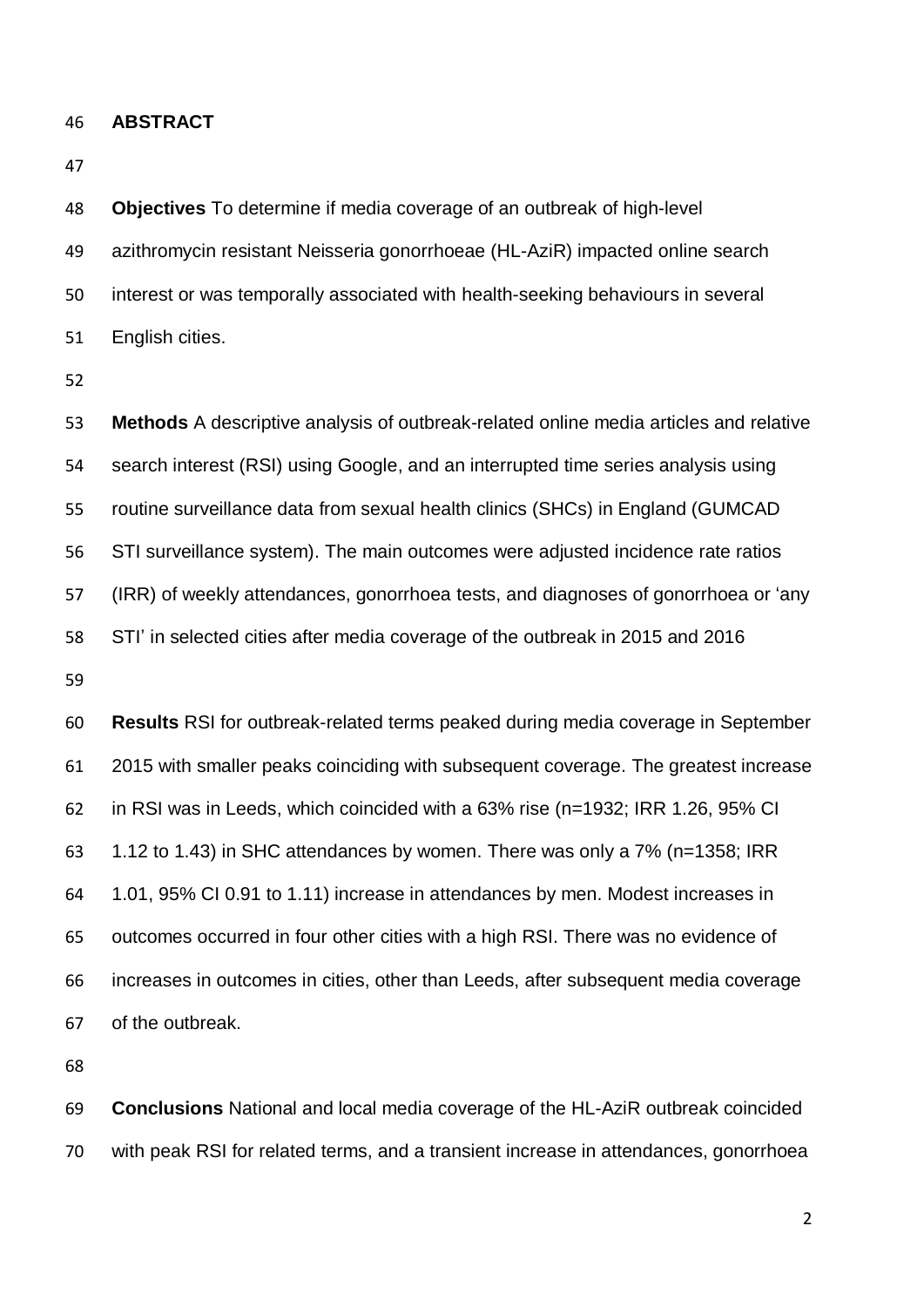| $71\,$ | tests, and diagnoses of gonorrhoea or 'any STI' in some cities with a high RSI. Our |
|--------|-------------------------------------------------------------------------------------|
| 72     | analysis demonstrates the potential for media coverage to influence health-seeking  |
| 73     | behaviours during high profile STI outbreaks.                                       |
| 74     |                                                                                     |
| $75\,$ |                                                                                     |
| $76\,$ |                                                                                     |
| 77     |                                                                                     |
| 78     |                                                                                     |
| 79     |                                                                                     |
| $80\,$ |                                                                                     |
| 81     |                                                                                     |
| 82     |                                                                                     |
| 83     |                                                                                     |
| 84     |                                                                                     |
| 85     |                                                                                     |
| 86     |                                                                                     |
| 87     |                                                                                     |
| 88     |                                                                                     |
| 89     |                                                                                     |
| $90\,$ |                                                                                     |
| 91     |                                                                                     |
| 92     |                                                                                     |
| 93     |                                                                                     |
| 94     |                                                                                     |
| 95     |                                                                                     |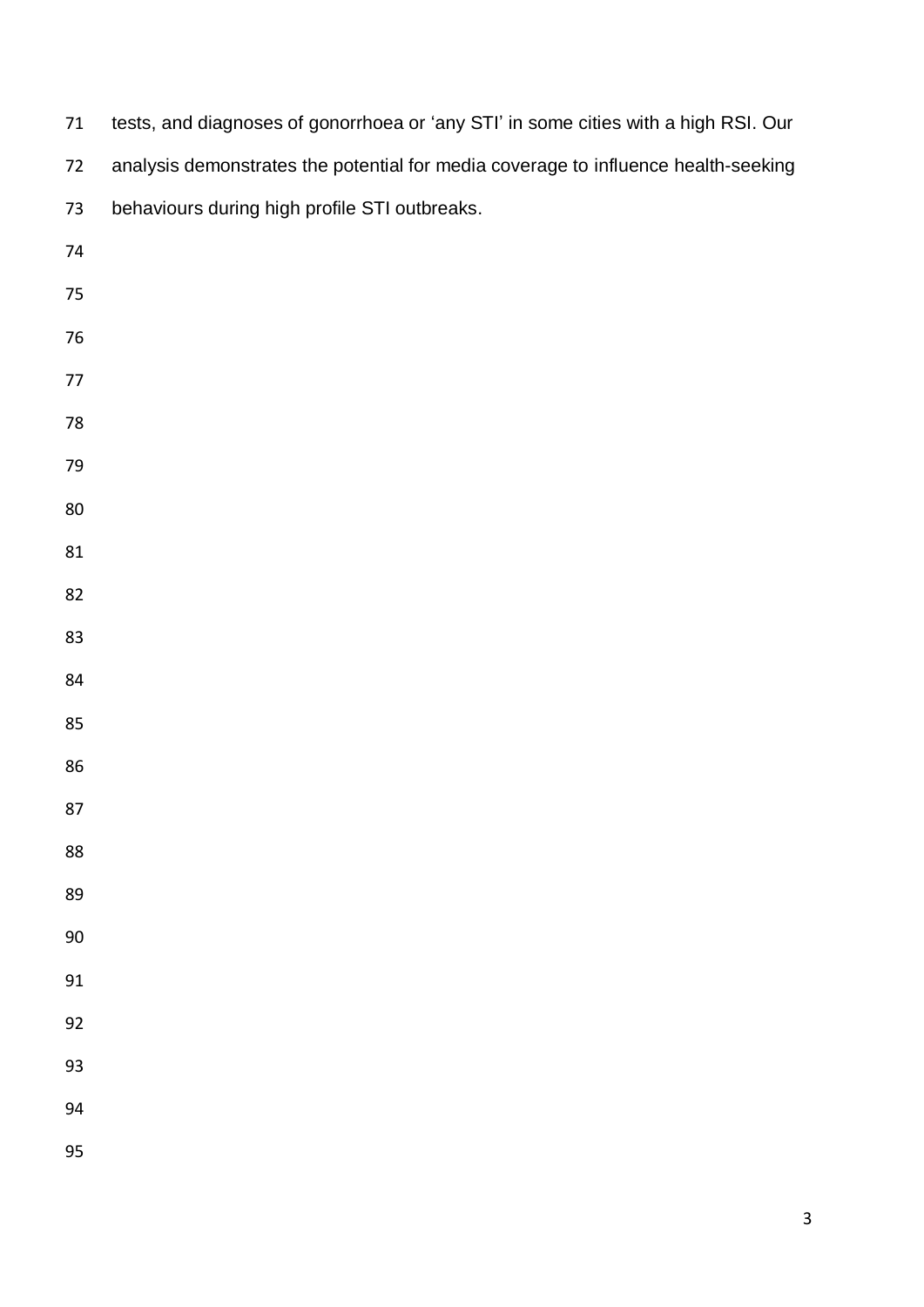# **Key Messages**

| 97  | $\bullet$ | After media coverage of the HL-AziR outbreak, the number of attendances at       |
|-----|-----------|----------------------------------------------------------------------------------|
| 98  |           | SHCs increased in some English cities with a high RSI for 'gonorrhea',           |
| 99  |           | particularly among women in Leeds, where the outbreak was first detected,        |
| 100 |           | and in cities near Leeds.                                                        |
| 101 |           |                                                                                  |
| 102 | $\bullet$ | Short periods of media coverage of high-profile STI outbreaks can impact         |
| 103 |           | health-seeking behaviours and highlights opportunities to improve targeting of   |
| 104 |           | health promotion information following online searches.                          |
| 105 |           |                                                                                  |
| 106 | $\bullet$ | There is a need for further research to optimise targeting and rapid delivery of |
| 107 |           | health promotion information to those most at risk of infection.                 |
| 108 |           |                                                                                  |
| 109 |           |                                                                                  |
| 110 |           |                                                                                  |
| 111 |           |                                                                                  |
| 112 |           |                                                                                  |
| 113 |           |                                                                                  |
| 114 |           |                                                                                  |
| 115 |           |                                                                                  |
| 116 |           |                                                                                  |
| 117 |           |                                                                                  |
| 118 |           |                                                                                  |
| 119 |           |                                                                                  |
| 120 |           |                                                                                  |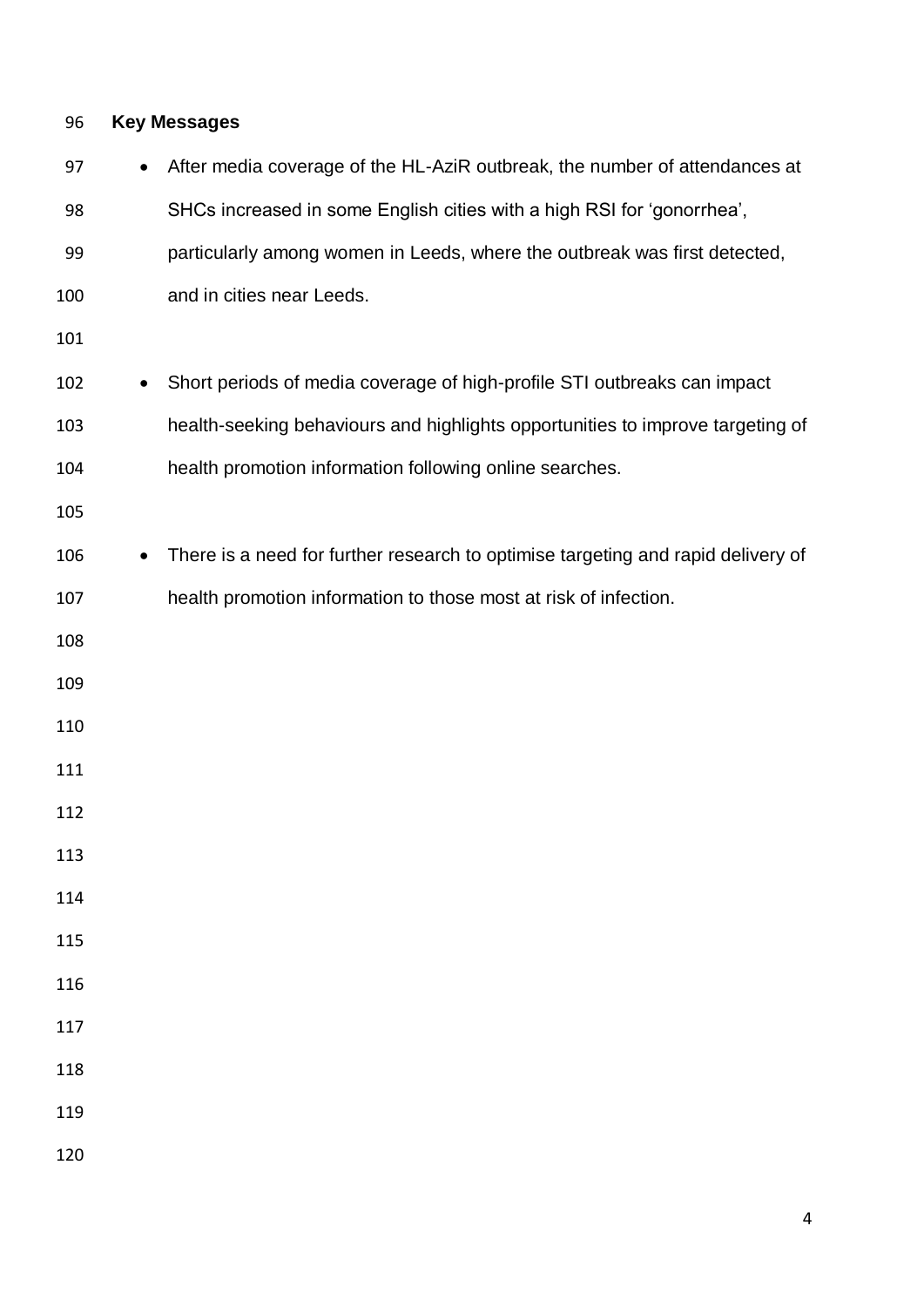#### **INTRODUCTION**

 The ongoing emergence of resistance to antimicrobials used to treat gonorrhoea is a global public health concern [1]. Gonorrhoea is the second most commonly diagnosed bacterial sexually transmitted infection (STI) in England, and diagnoses have doubled in the past 10 years [2]. At the time of the outbreak, many countries, including the United Kingdom (UK), and the World Health Organization (WHO) recommended treatment using first-line dual therapy of ceftriaxone with azithromycin [3–6]. Resistance to azithromycin is increasing globally [1], which threatens the efficacy of dual therapy and could lead to the emergence of untreatable gonorrhoea [7]. An outbreak of sustained transmission of high-level azithromycin resistant Neisseria gonorrhoeae (HL-AziR; minimum inhibitory concentration (MIC) > 256 mg/L) was identified in England in 2015 [8–11], stimulating widespread media interest. In England, isolates of HL-AziR were previously detected only sporadically or in small clusters [12].The outbreak was first identified among heterosexuals in Leeds, a large

 city in the North of England, but then spread to other parts of the country. Initially, the outbreak was relatively localized; there were 15 cases in Leeds, four in other parts of the North, and one in the South of England [8,9]. Widespread local and national

140 media coverage started  $17<sup>th</sup>$  September 2015 and dubbed it 'super gonorrhoea'. The

media first reported cases in Leeds, Scunthorpe (near Leeds and Sheffield),

 Macclesfield and Oldham (near Manchester). Coverage of the outbreak appeared on television, in print, online, and made the front page of popular newspapers. A

144 Surveillance report released 15<sup>th</sup> April 2016 fuelled further media attention when it

reported increased cases (n=34) nationally, including among men who have sex with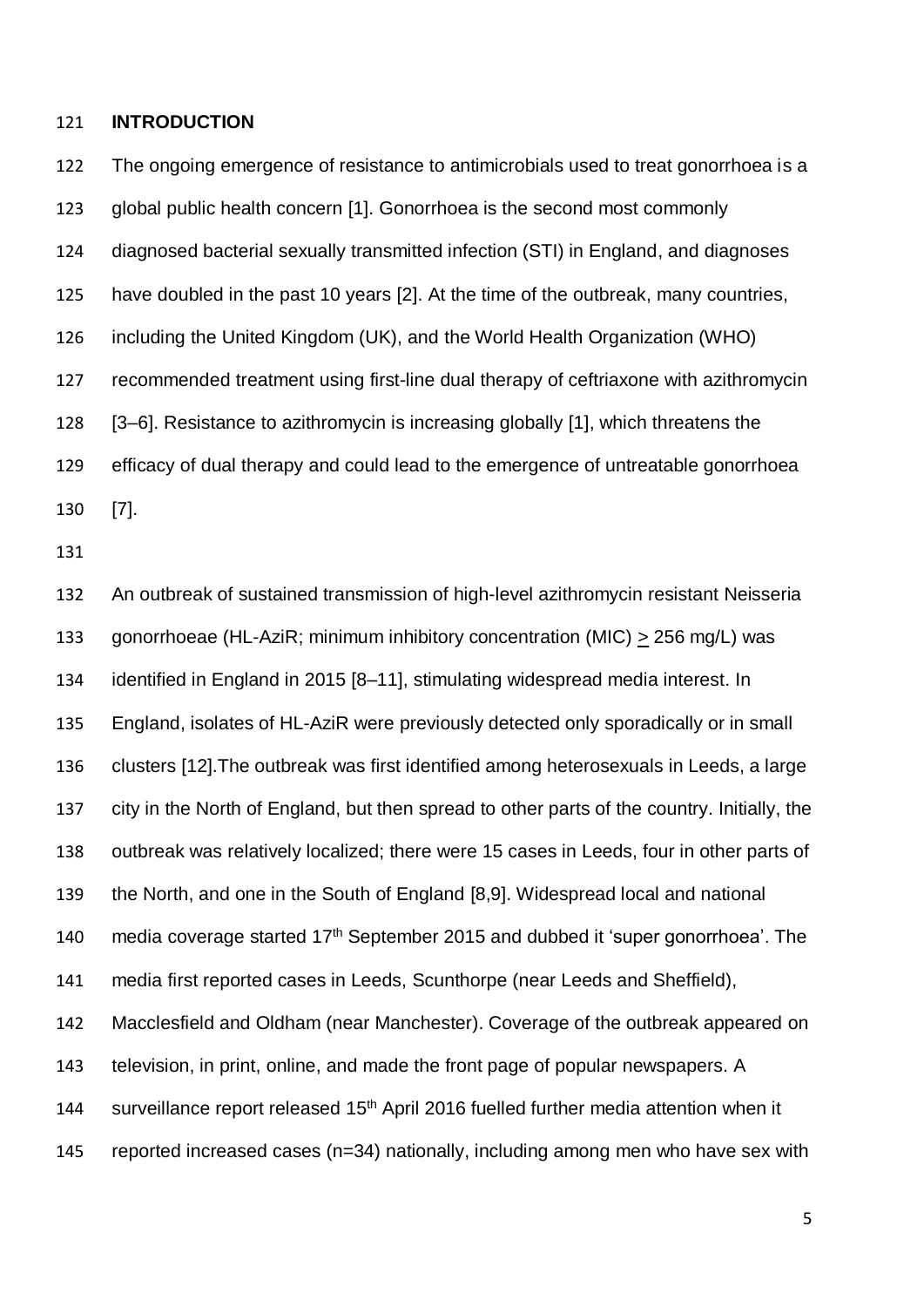men (MSM)[9]. Media reported cases detected in the West Midlands (including Birmingham), London, and the South of England. There were growing concerns that HL-AziR could rapidly disseminate into wider sexual networks and become endemic. 149 However, a subsequent surveillance report on 9<sup>th</sup> September 2016 [8] reported little change in the progression of the outbreak (n=48) and no evidence of rapid dissemination.

 Previous research indicated that prolonged or intensive public health campaigns and media activity around health-related topics could influence health-seeking behaviours [13–19]. In this analysis, we used relative search interest (RSI) and interrupted time-series analysis to explore temporal associations between the effect of media coverage of the outbreak on online searches and health-seeking behaviour among people attending sexual health clinics (SHCs) in England. Online search engine data is increasingly utilized for understanding population health and health- related queries [20], including forecasting diseases and outbreak detection [21–23]. 

**METHODS** 

#### **Study design and setting**

 We used the Google search engine to quantify online media interest in the HL-AziR outbreak, and Google Trends (Alphabet Inc, Mountain View, California, USA) to determine RSI for outbreak-related search terms related. RSI is defined as the total number of people searching for a specified term divided by the total number of searches, providing a measure of the relative popularity (out of 100) of the term during a selected date range [24].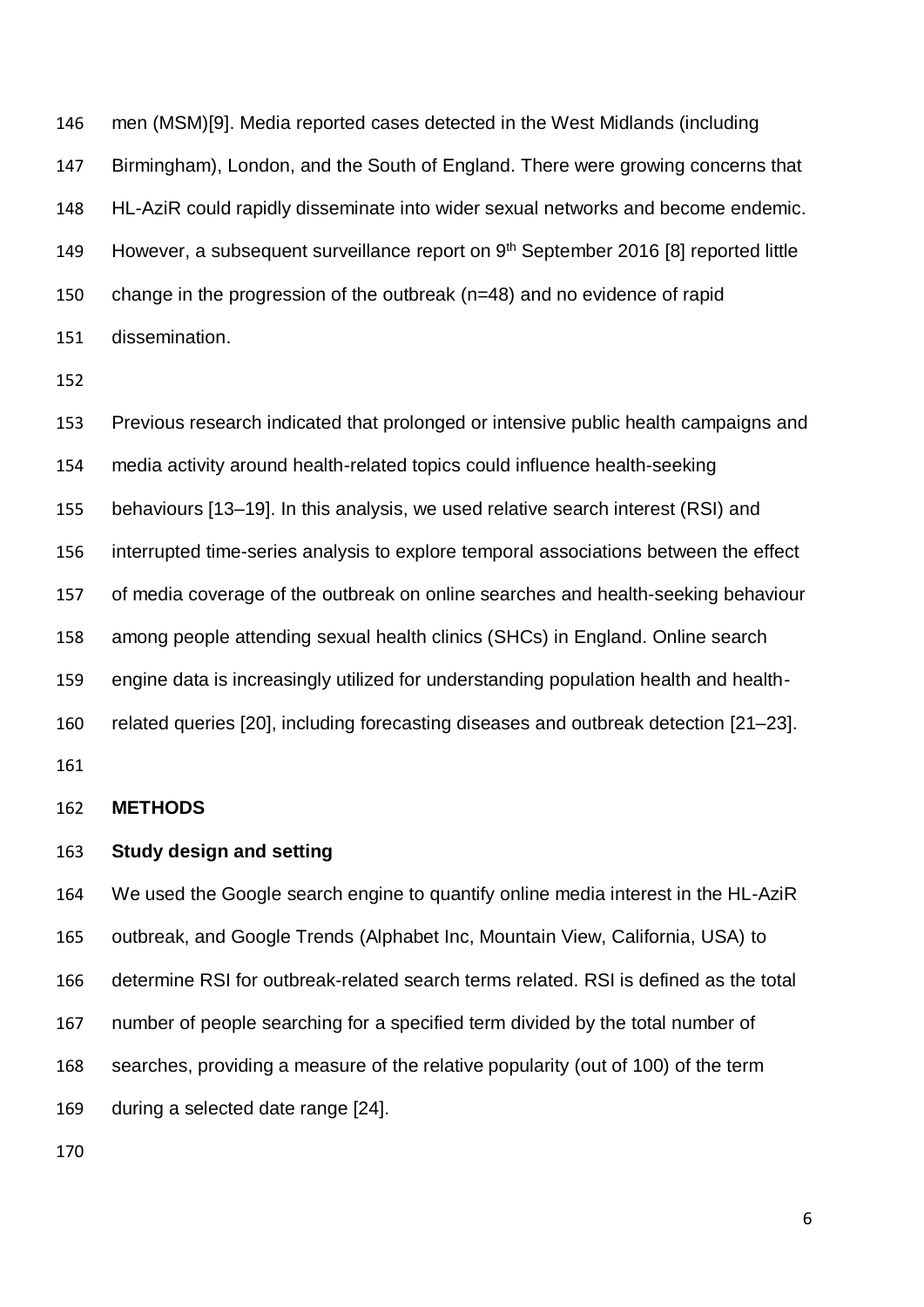We used the GUMCAD STI surveillance system to investigate associations between online searches of the HL-AziR outbreak in England and health-seeking behaviour as a result of media coverage. GUMCAD is a mandatory, pseudonymised, electronic dataset covering all attendances and services provided at all SHCs in England and includes basic patient characteristics and demographics [25]. In the UK, SHCs are free, confidential, open-access services offering STI testing and treatment with many people attending [26]. This analysis was designed to detect exceedances in outcomes associated with defined periods of media coverage of the HL-AziR outbreak (described below), similar to previous studies [17,27].

# **Online media coverage of the HL-AziR outbreak**

 The study population was news outlets who published online articles in the UK on 'super gonorrhoea'. Online news articles were identified by performing an online search for the terms 'super gonorrh\*' and 'super-gonorrh\*' during defined periods of media interest (described below). The articles were counted (no duplicates identified) and categorised as related or unrelated to the outbreak to estimate media interest in the outbreak.

# **Online search interest for the HL-AziR outbreak**

The study population was people in England searching for outbreak-related search

- terms. Separate analyses for RSI were conducted for 'gonorrhoea'/'super
- gonorrhoea' (British English) and 'gonorrhea'/'super gonorrhea' (American English)
- between 2014 and 2016 using Google Trends (wild card searches were not
- possible). Data reported are for the American English terms due to low search
- volumes for the British English terms. Google Trends generated a list of cities with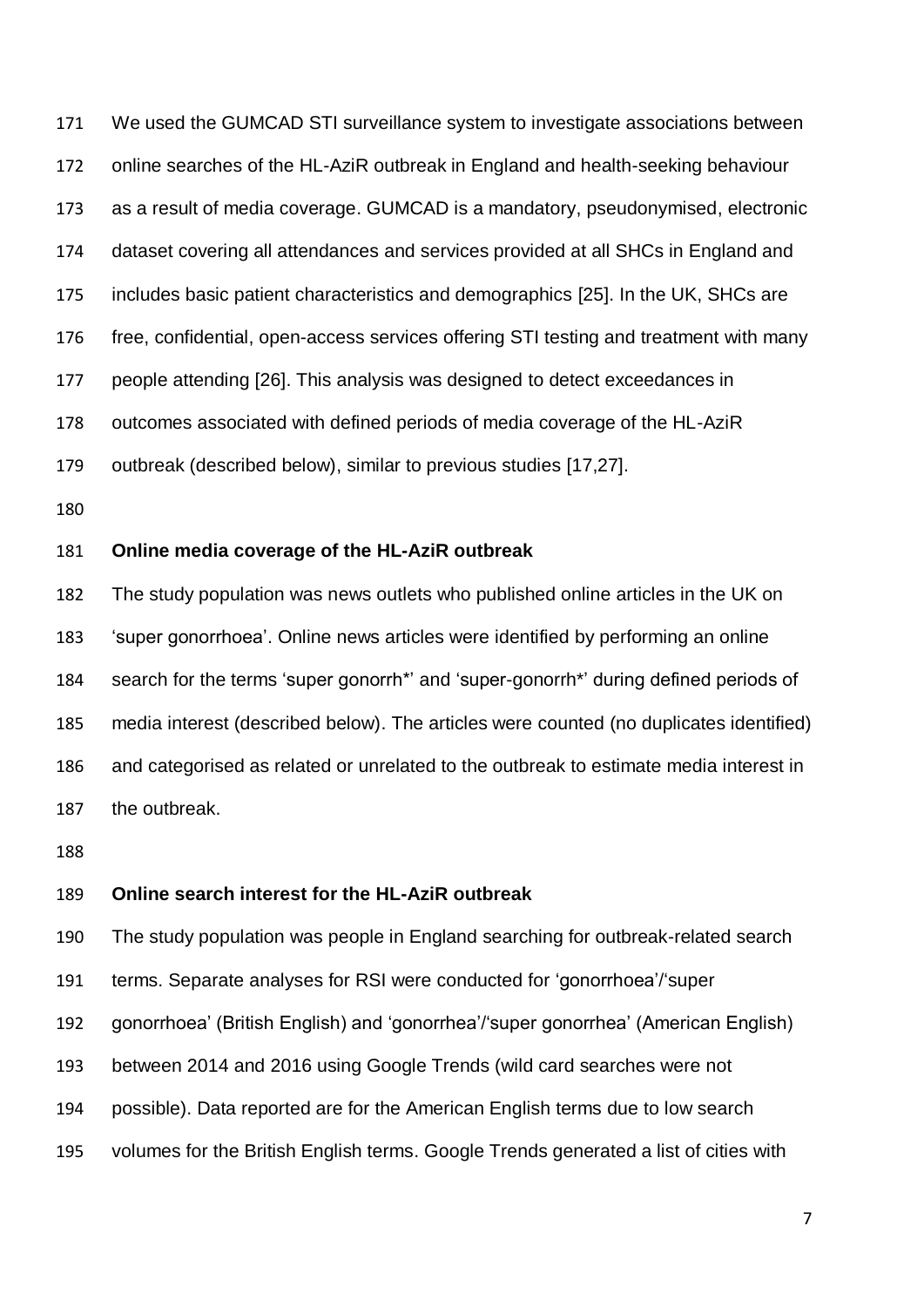the highest RSI, and a list and percent increase in search frequency of other common search-terms that users who searched for 'gonorrhea' also searched for. 

**Associations between media coverage of the outbreak of HL-AziR and** 

# **exceedances in sexual health outcomes**

 The study population included men and women attending SHCs in the six cities with the highest RSI between 2014 and 2016: Leeds (number of SHCs [n]=7), Sheffield  $(n=2)$ , Manchester  $(n=9)$ , Birmingham  $(n=3)$ , London  $(n=94)$ , and Liverpool  $(n=5)$ . Attendances by people with an unspecified gender (0.02%; n=694) and prisoners (0.1%, n=2774) were excluded.

 The outcomes were: new attendances, gonorrhoea tests, and diagnoses of gonorrhoea or 'any STI' at SHCs in selected cities. Attendance analyses excluded follow-up attendances (9.9%, n=396728) and unspecified attendance type (10.1%, n=406791). We defined 'any STI' using the Public Health England surveillance definition for a new STI diagnosis [28]. Multiple records of gonorrhoea tests per patient attendance were de-duplicated; all other tests were retained to allow for repeat testers and tests-of-cure. A 42 day episode of care was used for gonorrhoea and 'any STI' diagnoses to prevent over-counting due to discrepancies in dates reported to GUMCAD [29]. 'Any STI' diagnoses were included as a proxy for those who may have attended a SHC due to perceived risk of 'super gonorrhoea' but were also at risk of other STIs.

## **Period of exposure to media coverage**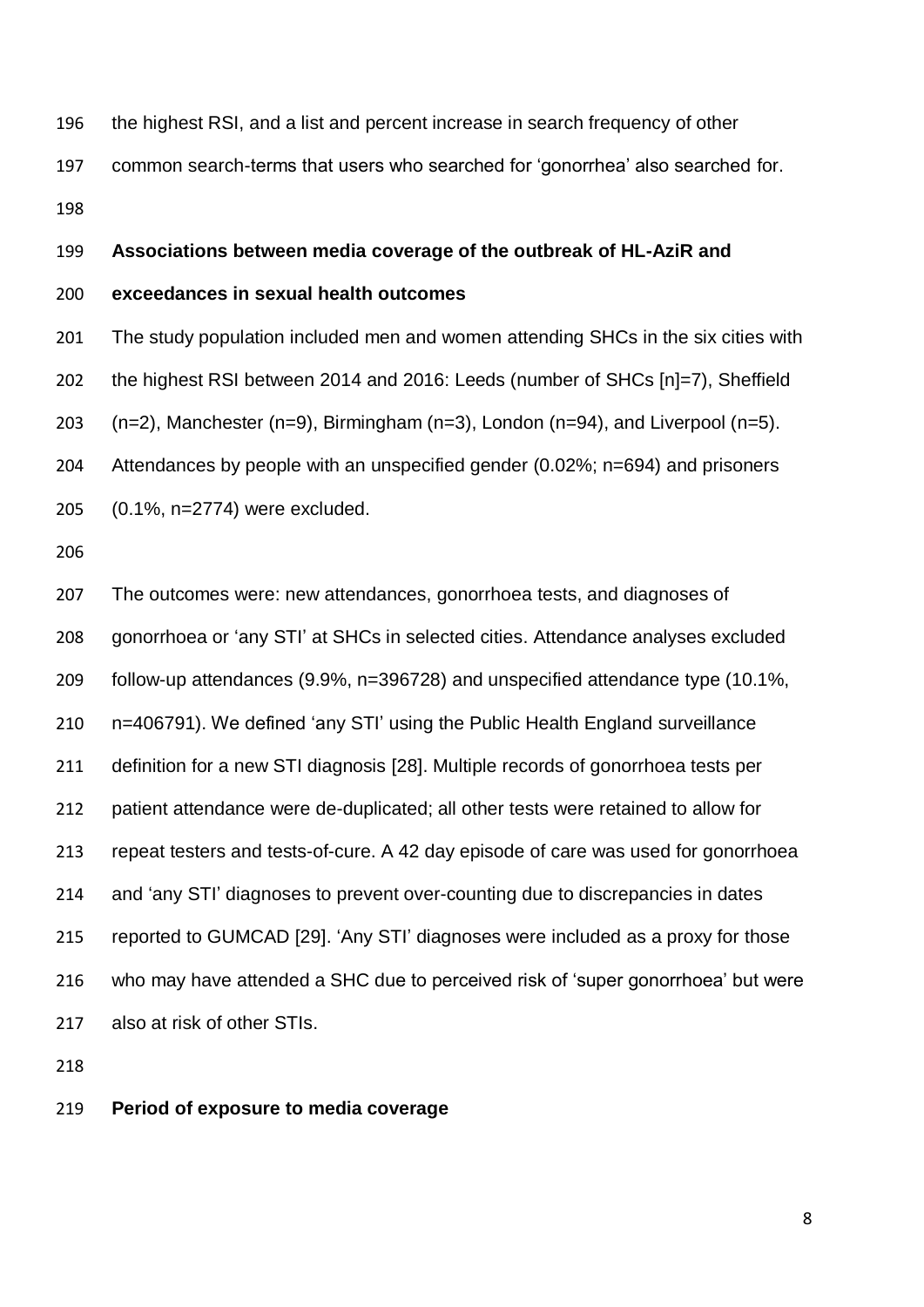The HL-AziR outbreak was covered by the media on three separate occasions. The start date of each exposure period coincides with initial media coverage of the outbreak. The periods of exposure were defined as successive six-week periods directly before media coverage (pre-media: 2015 weeks 32-37; 2016 weeks 10-15; 2016 weeks 30 to 35), during and directly after media coverage (media: 2015 weeks 38-43; 2016 weeks 16-21; 2016 weeks 36 to 41), and a subsequent six-week period after media exposure (post-media: 2015 weeks 44-49; 2016 weeks 22-27; 2016 weeks 42 to 47)(Figure 1). The six-week period accounted for increased RSI over time, delays in making or obtaining SHC appointments, and was the same period used to prevent over-counting of STI diagnoses (described above).

## **Statistical analysis**

 We calculated the percent change in each outcome in the media and post-media period compared with the pre-media period as the baseline among men and women in selected cities to give an indication of the relative change in attendances compared to immediately prior to media coverage of the outbreak.

 Next, we used interrupted time-series regression using a generalised linear model with a negative binomial distribution of weekly counts of outcomes modelled separately for men and women in each city. The hypothesis tested was that media coverage of the outbreak led to increased outcomes in each city. We examined the first two media exposure periods since they occurred in the absence of known outbreak interventions. Models accounted for the underlying time trend (continuous variable using weeks) and were adjusted for year to account for the increasing trend in SHC attendances in England (categorical variable)[30], seasonality (calendar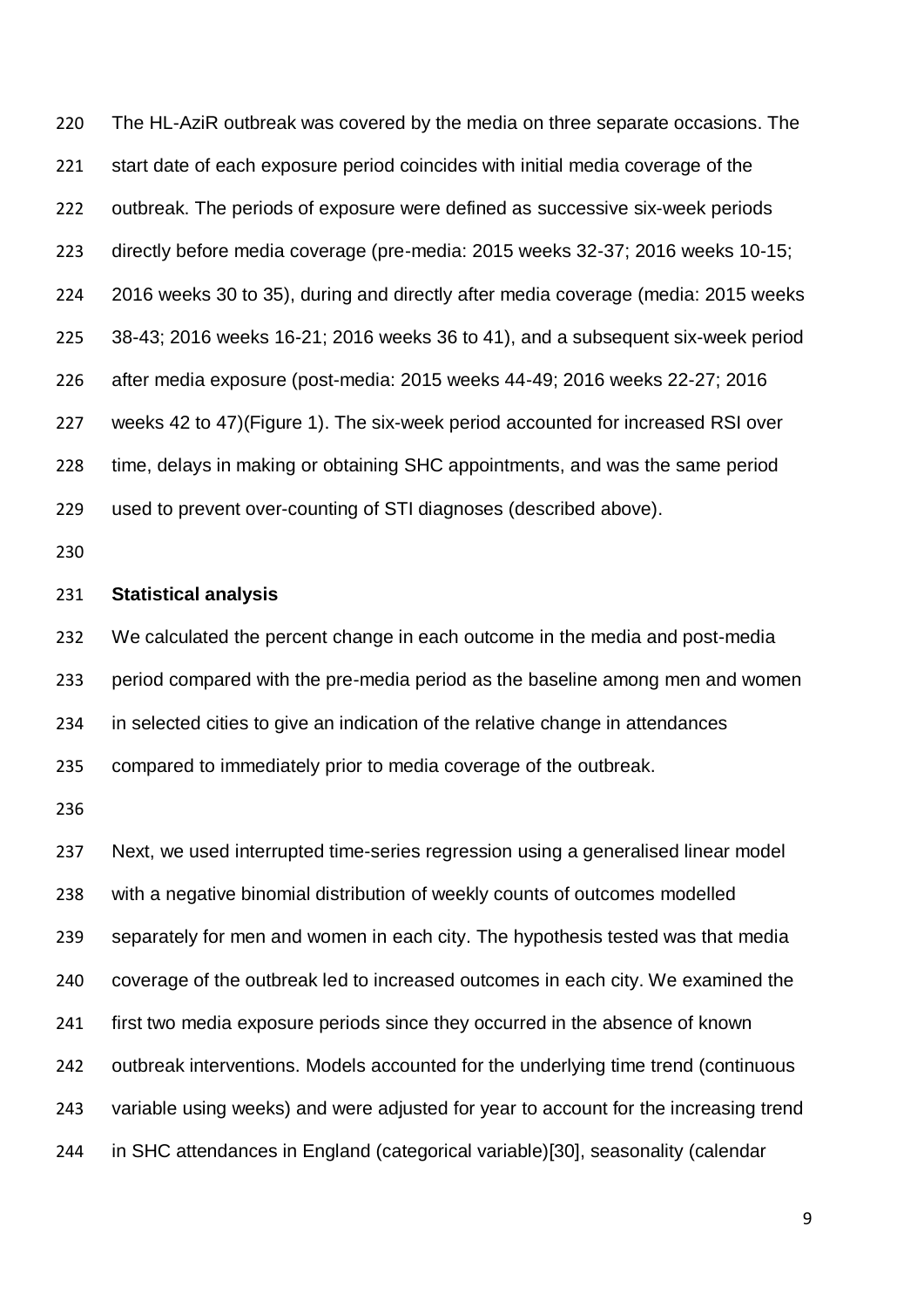quarter as a categorical variable), bank holidays and major clinic closures (indicator variable). Time was divided into the previously defined exposure periods and compared to the baseline trend between 2014 and 2016. A total of 157 weeks were included in the analysis. Adjusted incidence rate ratios (IRRs) and 95% confidence intervals (CI) are reported. Data cleaning and analysis were performed using Stata v13.1 (StataCorp, College Station, TX, USA). P-values < 0.05 were considered statistically significant. Statistically significant increases in IRR in both the media and pre-media period were deemed to be unrelated to media coverage.

#### **RESULTS**

## **Media and public interest in the HL-AziR outbreak**

 The HL-AziR outbreak in England was covered in both 2015 and 2016 by many popular news outlets [31–33] with a high readership among British adults (Figure 1A) [34]. The RSI for the term 'gonorrhea' peaked during initial media coverage in September 2015 (RSI 100) with smaller peaks in December 2015 (RSI 46) and April 2016 (RSI 72) related to subsequent media coverage (Fig. 1A). Peaks in RSI for 'super gonorrhea' coincided with peak searches for 'gonorrhea', although searches were less common. Increases in RSI for 'gonorrhea' were limited to two weeks (weeks 38-39) in September 2015 and one week (week 16) in April 2016. There were no peaks in RSI when the second surveillance report was published in September 2016, which received less online media attention (Fig. 1A). The cities with the highest RSI were Leeds (RSI 100), Sheffield (RSI 90), Birmingham (RSI 88), Manchester (RSI 88), London (RSI 82), and Liverpool (RSI 74)

(Fig. 1B). Searches related to 'gonorrhea' during this time-period were 'super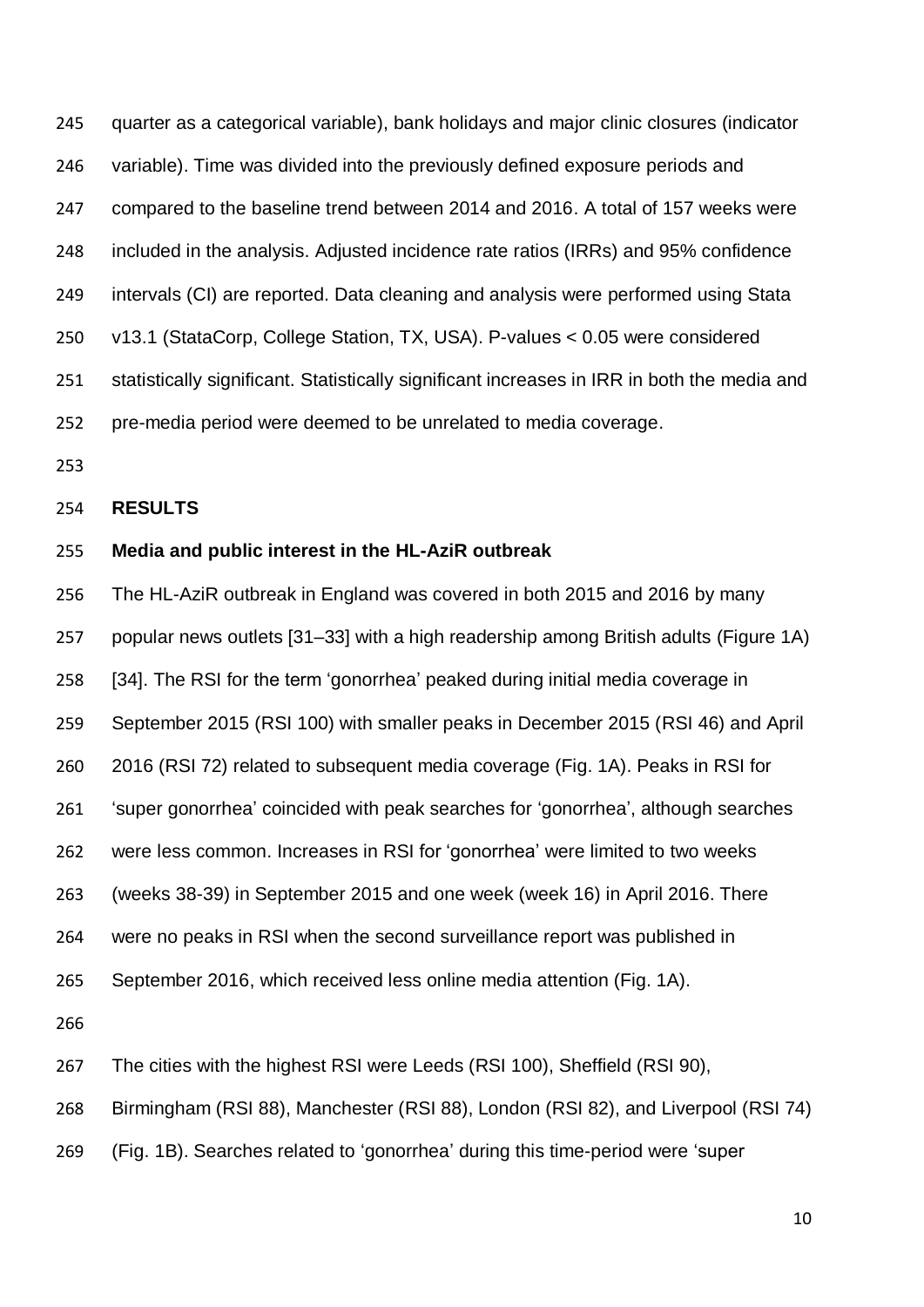gonorrhea' (% increase in search frequency 2100%), 'Leeds gonorrhea' (350%), 'super gonorrhea symptoms' (250%), 'dean street express' (190%), and 'how is gonorrhea treated' (100%).

# **Attendances at SHCs**

 After initial media coverage of the HL-AziR outbreak in 2015, there was a significant increase in attendances by women at SHCs in Leeds (Fig. 2, Tables 1A & 2), with no change in attendances by men (Tables 1B & 2). This translated to a 63% increase (n=1932; IRR 1.26, 95% confidence interval 1.12 to 1.43) in the media period, followed by a 103% increase (n=2412; IRR 1.51, 95% CI 1.34 to 1.71) in the subsequent post-media period compared to the pre-media period by women in Leeds. A smaller increase (14%, n=2809, IRR 1.25, 95% CI 1.10 to 1.43) in attendances by women at SHCs in Leeds occurred in 2016 during the media period, but not in the post-media period. Smaller increases in attendances by men and women at SHCs were detected in other cities in 2015. The second largest increase in attendances at SHCs was in Sheffield by both women (32%, n=2257, IRR 1.21, 95% CI 1.04 to 1.44) and men (media: 33%, n=1269, IRR 1.19, 95% CI 1.04 to 1.36; post-media: 31%, n=1254, IRR 1.15, 95% CI 1.01 to 1.32). In Manchester, there were increased attendances by both women (media 15%, n=5213, IRR 1.19, 95% CI 1.08 to 1.31; post-media 13%, n=5132, IRR 1.22, 95% CI 1.10 to 1.35) and men (media 17%, n=2835, IRR 1.13, 95% CI 1.04 to 1.24). In London, there was a 5% increase in attendances by men in the post-media period (n=47008, IRR 1.10, 95% CI 1.04 to 1.17). In Liverpool, there were increased attendances by men at SHCs (media 17%, n=2186, IRR 1.14, 95% CI 1.07 to 1.23; post-media 18%, n=2213, IRR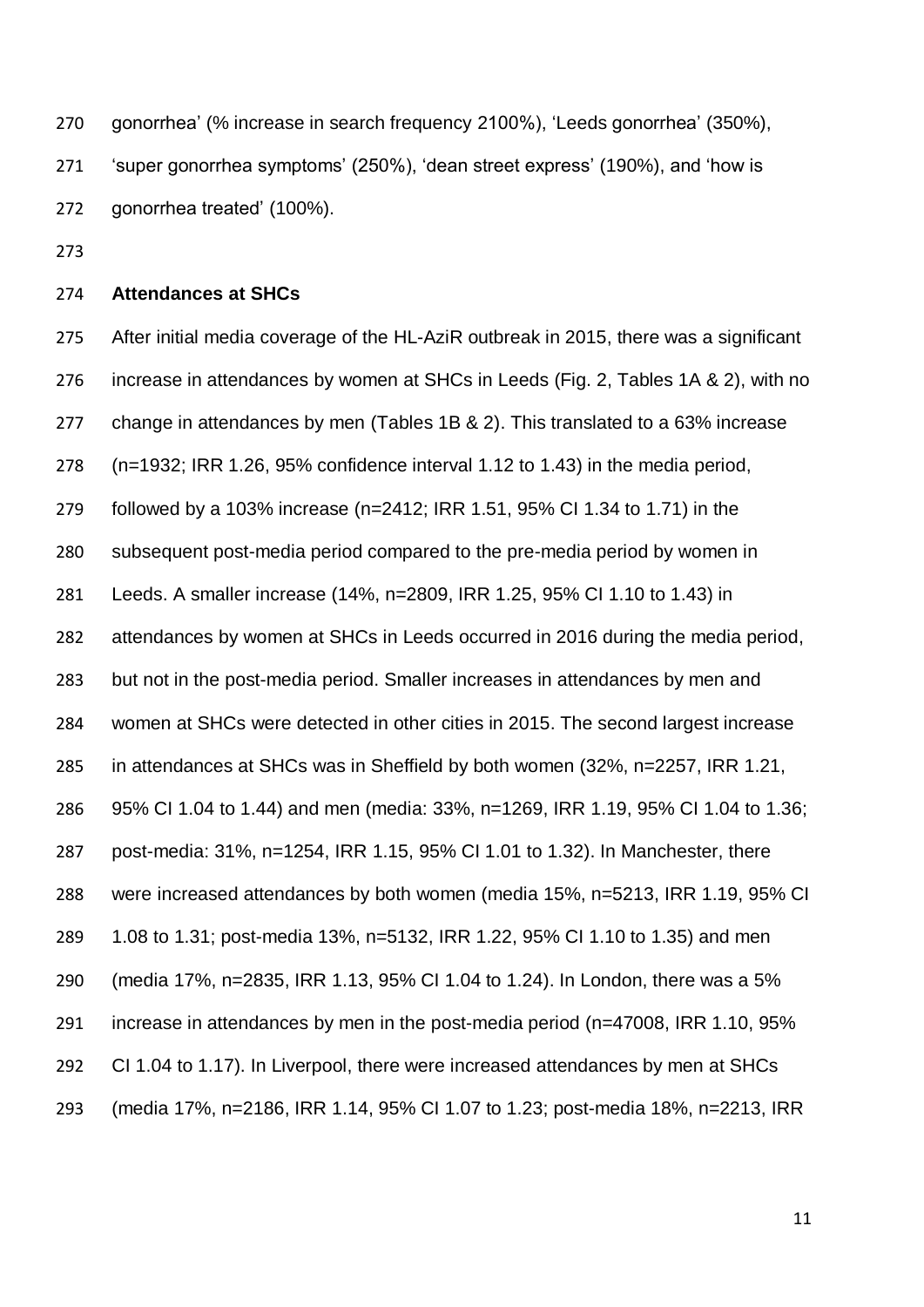1.16, 95% CI 1.08 to 1.23). Although Birmingham was ranked third for highest RSI,

there were no significant increases in attendances by men or women.

- 
- 
- 

# **Gonorrhoea testing**

 Increases in the number of gonorrhoea tests, predominantly in 2015, were detected after media coverage in some cities (Tables 1 & 2). There were increased in gonorrhoea tests among women in Leeds and men in Sheffield, which coincided with increased SHC attendances, but was only statistically significant among women during the media (19%, n=1127, IRR 1.18, 95% CI 1.03 to 1.34) period in 2016 after adjusting for the underlying time trend. In Manchester, the number of gonorrhoea tests increased in the media (20%, n=2358, IRR 1.21, 95% CI 1.11 to 1.32) and post-media (17%, n=2287, IRR 1.19, 95% CI 1.08 to 1.31) periods among women and in the post-media period among men (10%, n=2107, IRR 1.13, 95% CI 1.04 to 1.23). In London, gonorrhoea tests increased by 4% in the post-media period among men (n=37121, IRR 1.08, 95% CI 1.02 to 1.15). An increase in gonorrhoea tests in the absence of a significant increase in SHC attendances occurred among women in Liverpool and men in Birmingham. In Liverpool, gonorrhoea tests among women increased in the media period (19%, n=2229, IRR 1.10, 95% CI 1.00 to 1.20) and among men during both periods (media 17%, n=1532, IRR 1.13, 95% CI 1.05 to 1.23; post-media 19%, n=1551, IRR 1.15, 95% CI 1.06 to 1.25). In Birmingham, gonorrhoea tests increased in both periods among men (media 8%, n=2319, IRR 1.11, 95% CI 1.02 to 1.22; post-media 15%, n=2480, IRR 1.15, 95% CI 1.06 to 1.25).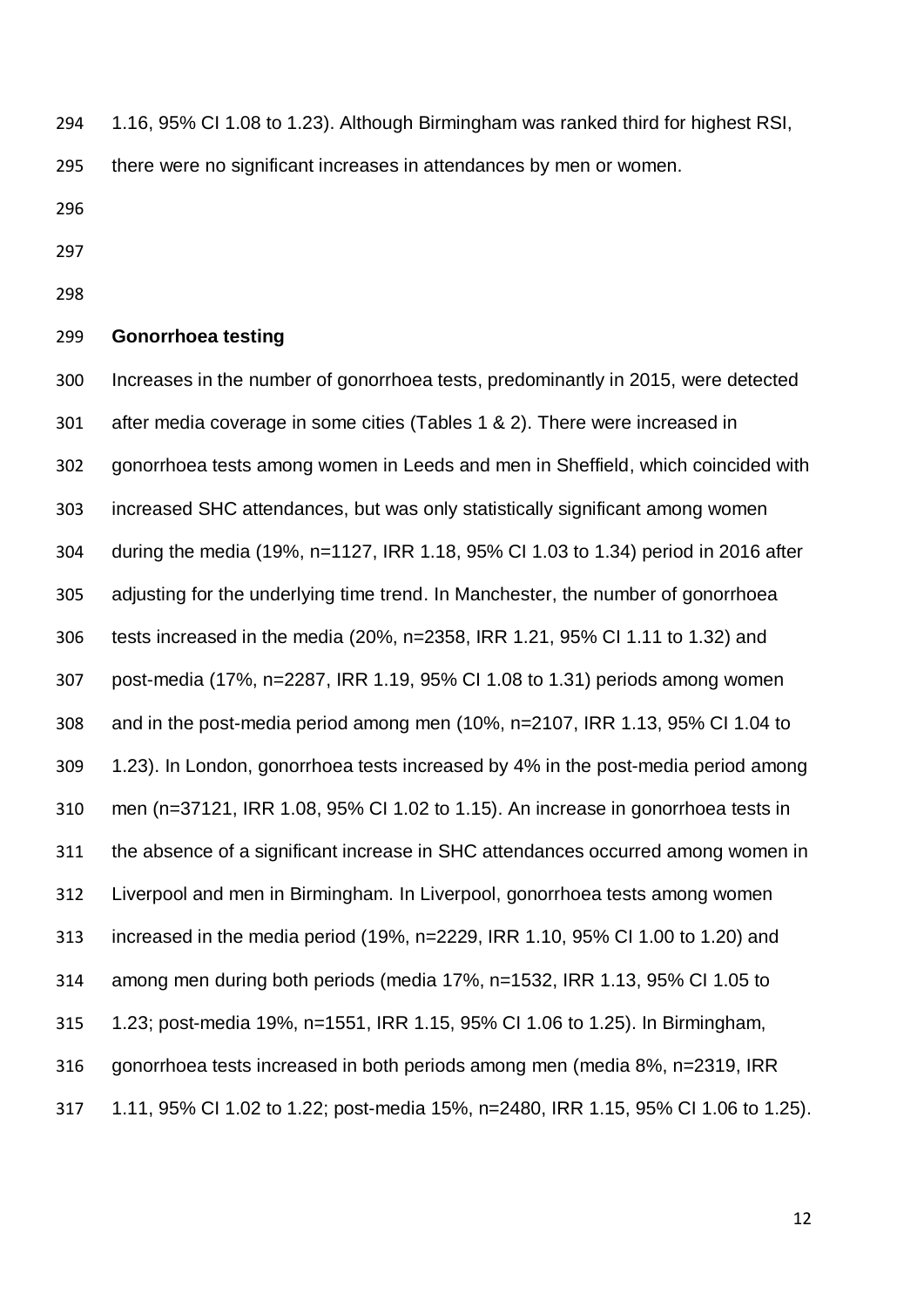In Manchester, London, and Liverpool (men only), increased number of gonorrhoea tests coincided with simultaneous increased SHC attendances.

## **Diagnoses of gonorrhoea or any new STI**

 There were increased STI and gonorrhoea diagnoses detected among women in some cities in 2015 after media coverage (Tables 1 & 2). Diagnoses of 'any STI' increased among women in Manchester (media 37%, n=378, IRR 1.25, 95% CI 1.09 to 1.43), but not gonorrhoea. There were small increases in diagnoses of 'any STI' among women in London (media 6%, n=5099, IRR 1.09, 95% CI 1.03 to 1.16; post- media 5%, n=5052, IRR 1.11, 95% CI 1.04 to 1.18) in the absence of increases in gonorrhoea testing or SHC attendances. In Liverpool, diagnoses of 'any STI' increased in both periods (media 17%, n=279; IRR 1.21, 95% CI 1.04 to 1.41; post- media 27%, n=302; IRR 1.33, 95% CI 1.14 to 1.56), which coincided with increased gonorrhoea diagnoses (post-media 108%, n=27, IRR 1.76, 95% CI 1.05 to 2.95) but not SHC attendances. No increases in diagnoses were detected in any other cities.

#### **DISCUSSION**

 Extensive local and national media coverage of an outbreak of HL-AziR was temporally associated with a high RSI for outbreak-related search terms, and increased attendances, gonorrhoea tests, and gonorrhoea or 'any STI' diagnoses at SHCs in several English cities. After media coverage of the outbreak, people in the initial outbreak city, Leeds, or nearby cities, were more likely to attend SHCs, suggesting that they were modifying their health-seeking behaviour as a result.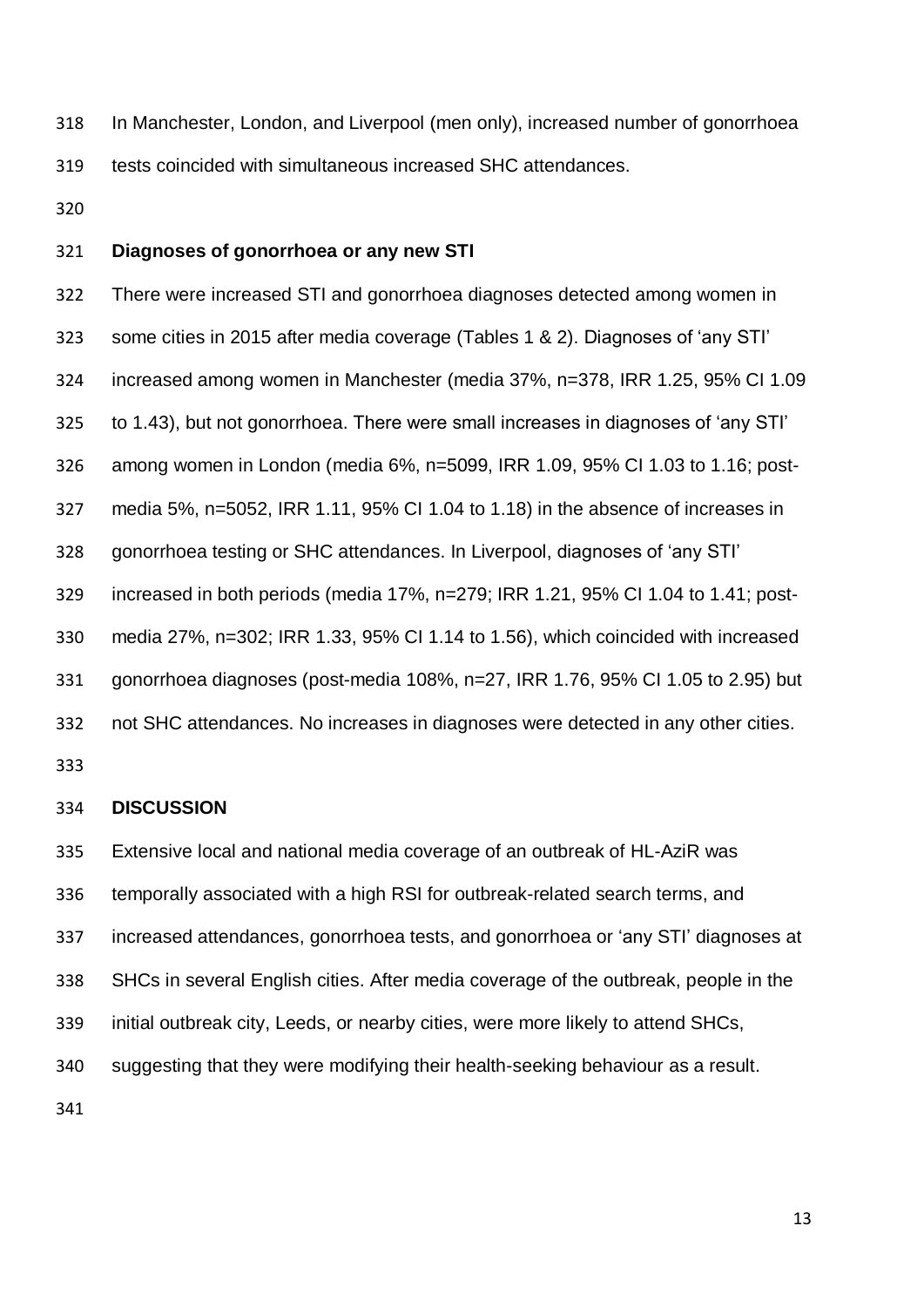We quantified online media coverage of the outbreak as a proxy for media interest. However, we did not assess news articles in print, article placement (e.g. front page), or differences in local media exposure between cities (e.g. dose-response), which may have influenced outcomes. RSI for 'gonorrhea' coincided with peak search interest for 'super gonorrhea' suggesting that both peaks were related to outbreak media coverage. GUMCAD is a large, comprehensive surveillance dataset with complete coverage of attendances, testing, and diagnoses of STIs at SHCs in England. This provided a unique opportunity to quantify attendance-based changes for multiple outcomes in different cities. We could not analyse reason for attendance, the sequence of events (i.e. did a person attend a SHC because they searched online, or vice versa) or associated risk factors because data were not available. Since the interrupted time series analysis was ecological, we can only infer temporal associations not causation, but there were no known national or local health promotion campaigns which may have impacted this analysis. To our knowledge, this is the first time associations between a relatively short-period of media interest of a high-profile STI outbreak and changes in health-seeking behaviour were demonstrated. Recent evidence suggests that media coverage could impact the progression of epidemics [16], and impact health-seeking behaviour [14,17– 19,35,36].

 Dean Street Express is a large SHC in central London providing asymptomatic STI screening, so the increase in the search query could imply people were seeking SHC appointments. Increased SHC attendances did not always coincide with increased gonorrhoea tests or diagnoses, which may reflect an increase in attendances by low risk individuals. However, media coverage may have encouraged clinicians to offer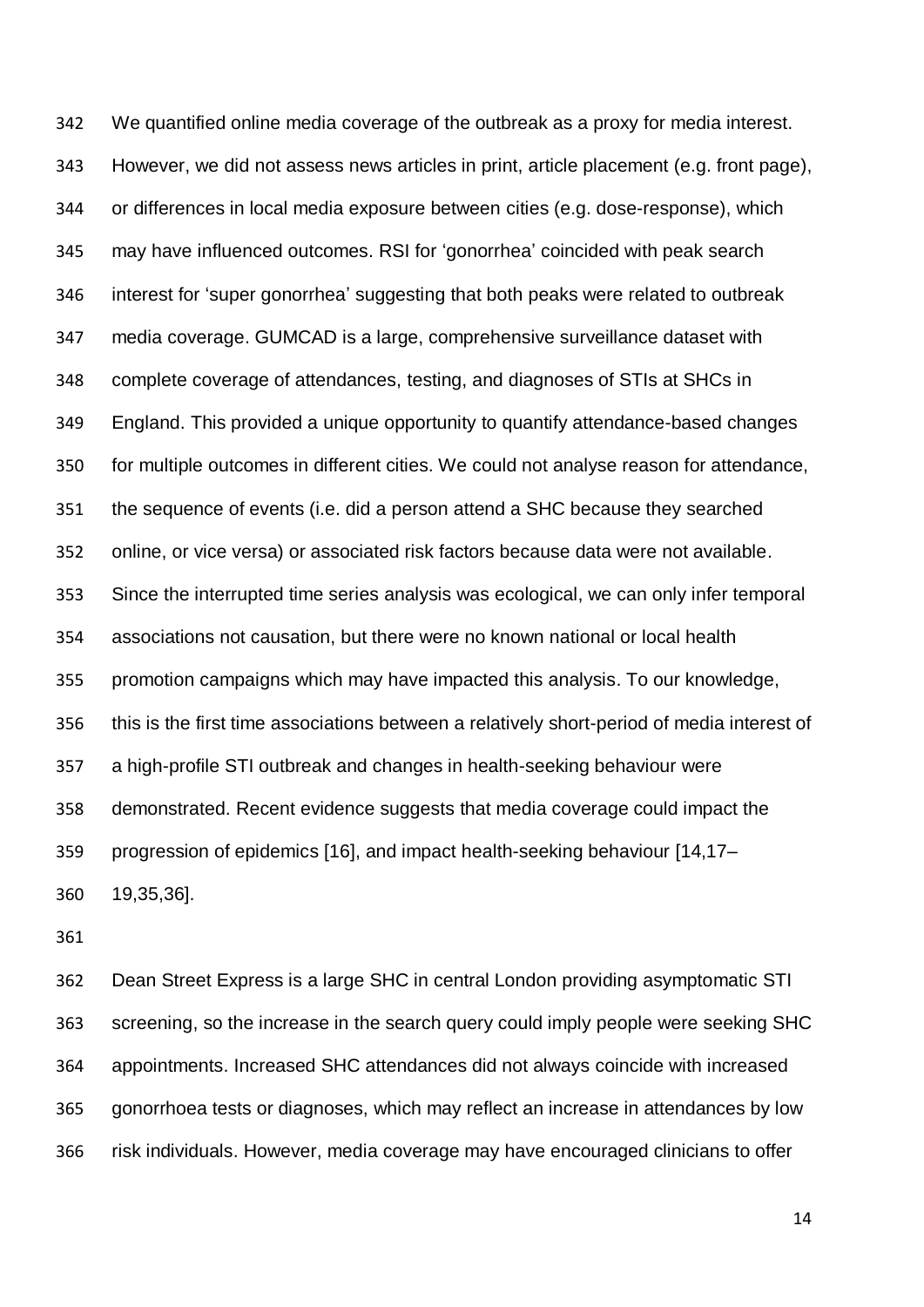tests to more patients or improved test uptake by patients, which could explain the increased gonorrhoea tests in the absence of increased attendances in Birmingham. Proximity to the initial outbreak area might influence risk perception among local populations. Sheffield and Manchester and Birmingham had similar RSIs, but no increased attendances occurred in Birmingham (located further from Leeds). Major campaigns for AIDS in the UK were associated with a surge in HIV testing by heterosexuals with no identified risk factors [37] and a decline in HIV positivity rates [38]. In contrast, media campaigns aimed at increasing chlamydia screening reported improved uptake by high risk individuals, but not total tests [15].

 Other factors could have contributed to increased SHCs attendances by women in Leeds. All known outbreak interventions were implemented after March 2016, so were unlikely to have impacted outcomes in 2015 (described elsewhere) [10]. Leeds SHCs increased their opening hours from July 2015 and began delivering an integrated sexual health and reproductive health service from a new main hub with satellite clinics from December 2015; however, there were no specific changes to the service in mid-September 2015 when attendances peaked (Appendix Fig. 1). The increase in opening hours at SHCs may have placed Leeds in a unique position to accommodate more appointments after media coverage of the outbreak while other SHCs may have already been operating at full capacity.

 Our findings demonstrate that media stories can result in an increase in both online searches and health-seeking behaviours. Public health agencies should make better use of national and local media outlets to promote testing, treatment and healthier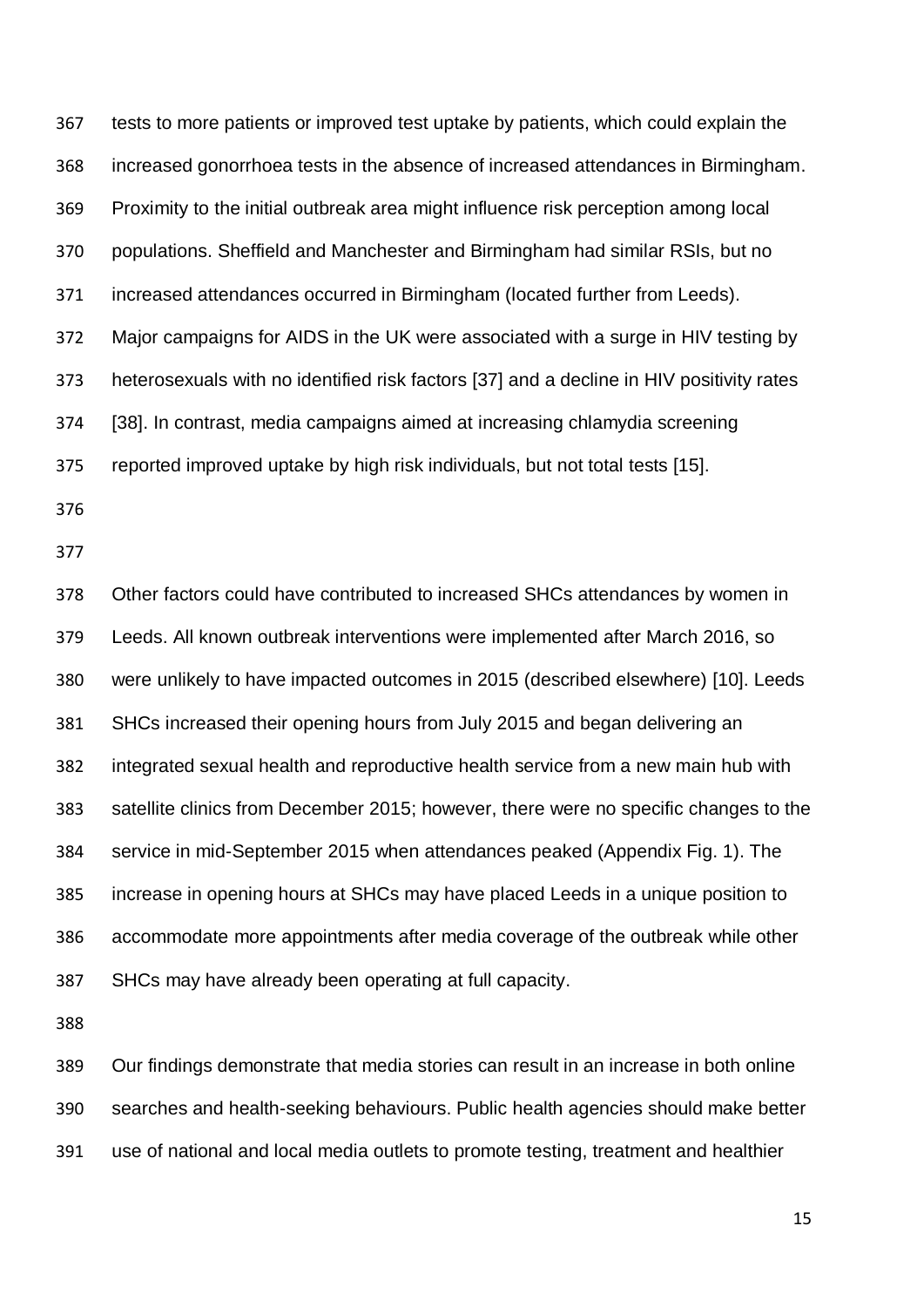behaviour. For example, the release of STI statistics or reports can often attract media attention which can provide an important opportunity to reinforce key public health messages on safer sexual and health-seeking behaviours. Public health agencies need to have good internal coordination and strong communication capacity (potentially supplemented by partnerships with media agencies) to be able to respond rapidly and take full advantage of such media opportunities. When media stories do occur, public health agencies should promote social media interventions [39] and deliver major sexual health campaigns in order to reinforce key public health message and disseminate accurate and evidence-based information.

 This study also highlights that continued "click-bait" may desensitize people over time. Most of the increases in our study were transient and limited to 2015, and online RSI also declined over time. Awareness of people's online search interest and the impact it can have on health-seeking behaviour may aid in planning by health professionals and identifying the optimal window for public health engagement and education.

 The HL-AziR outbreak in England persists and clinicians have reported difficulties in getting partners of cases to attend SHCs for screening [39]. Therefore, more research is needed to understand risk perceptions, health-seeking behaviours, and barriers to accessing healthcare to improve infection control. Although this study focused on a high-profile STI outbreak, understanding the relationship between media health stories, the internet and social media, and subsequent health behaviours is an area of increasing public health importance, especially for controversial issues [40].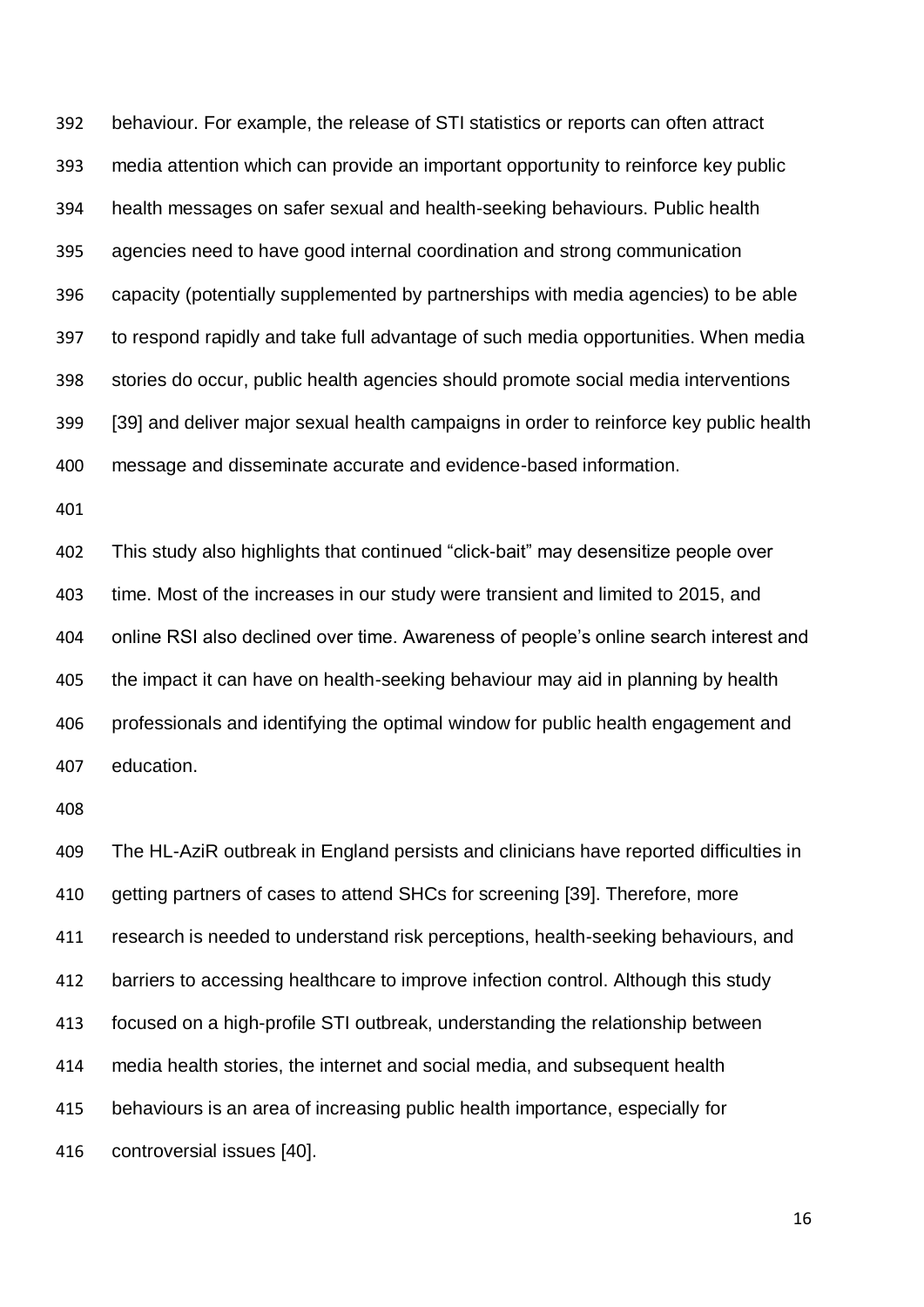# **CONCLUSION**

 Our analysis demonstrates the potential for media coverage to have a beneficial impact on health-seeking behaviour during high profile STI outbreaks. In England, Google searches related to gonorrhoea direct people to the National Health Services (NHS) Choices website; however, top results for 'super gonorrhoea' searches only refer to media coverage of the outbreak. Opportunities to improve targeting of health promotion information following online searches clearly exist, and further research is needed to optimise targeting and rapid delivery of health promotion information to those most at risk of infection. Partnerships between public health agencies and media agencies, or the use of social media platforms could facilitate this process, support infection control initiatives, and thereby achieve control of outbreaks. **Acknowledgements** We would to thank the clinical staff who routinely submit data to the GUMCAD STI surveillance system; and André Charlett for providing statistical advice.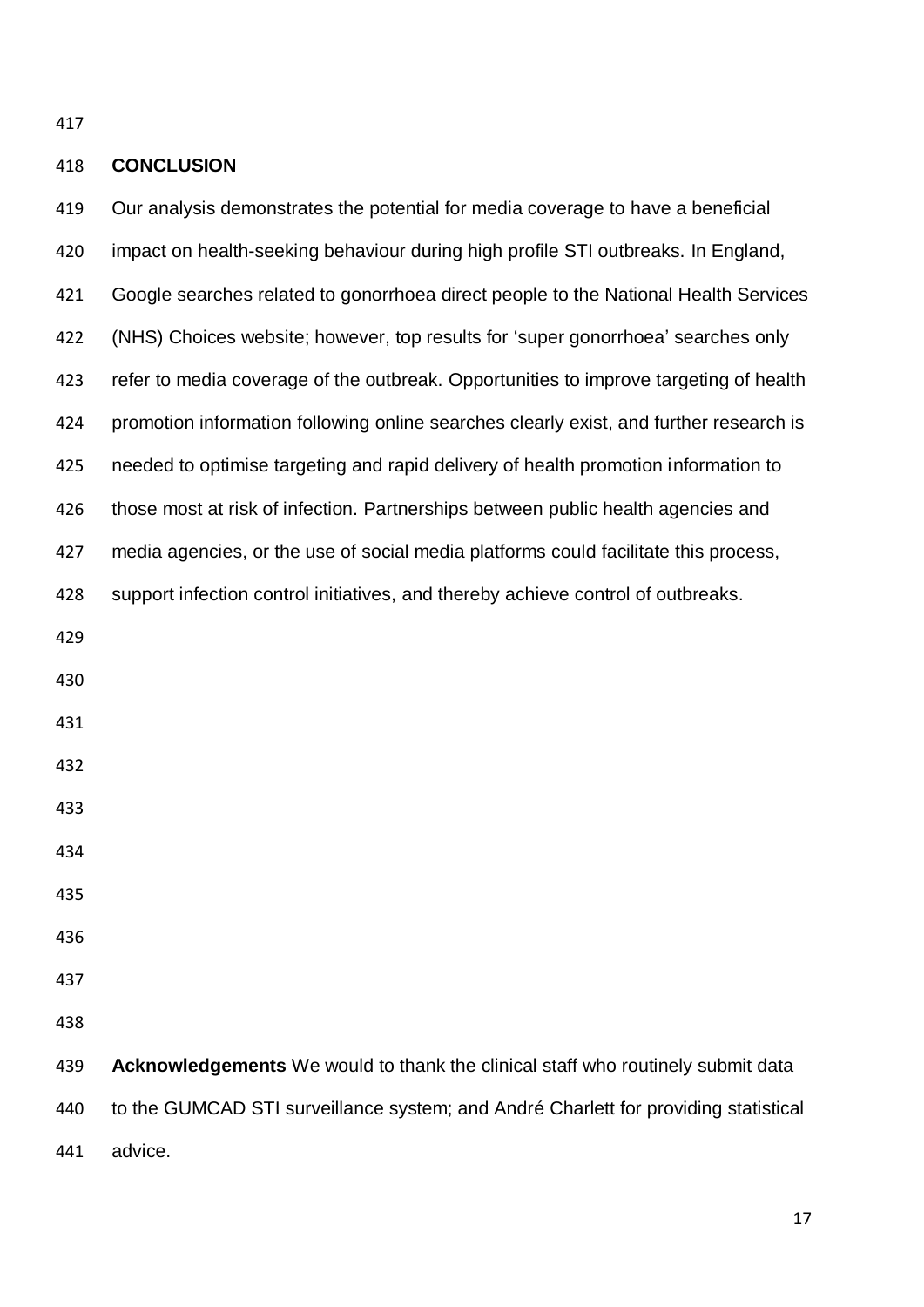**Author contributions**: CS, HF and GH conceived of the work. CS designed the work and conducted the analysis with input from HM, MF and GH. CS prepared the manuscript with significant input from HM and GH. All other authors contributed to data interpretation and review of the final manuscript. All authors revised the work for important intellectual content and gave their final approval for publication. CS acts as guarantor and accepts full responsibility for the work. The corresponding author attests that all listed authors meet authorship criteria and that no others meeting the criteria have been omitted.

 **Copywrite/license for publication**: The Corresponding Author has the right to grant on behalf of all authors and does grant on behalf of all authors, an exclusive licence (or non exclusive for government employees) on a worldwide basis to the BMJ Publishing Group Ltd to permit this article (if accepted) to be published in STI and any other BMJPGL products and sub-licences such use and exploit all subsidiary 457 rights, as set out in our licence [http://group.bmj.com/products/journals/instructions-](http://group.bmj.com/products/journals/instructions-for-authors/licence-forms)[for-authors/licence-forms.](http://group.bmj.com/products/journals/instructions-for-authors/licence-forms)

 **Declaration of interests** All authors have completed the ICMJE uniform disclosure form at www.icmje.org/coi\_disclosure.pdf and declare: no support from any organisation for the submitted work; no financial relationships with any organisations that might have an interest in the submitted work in the previous three years; no other relationships or activities that could appear to have influenced the submitted work.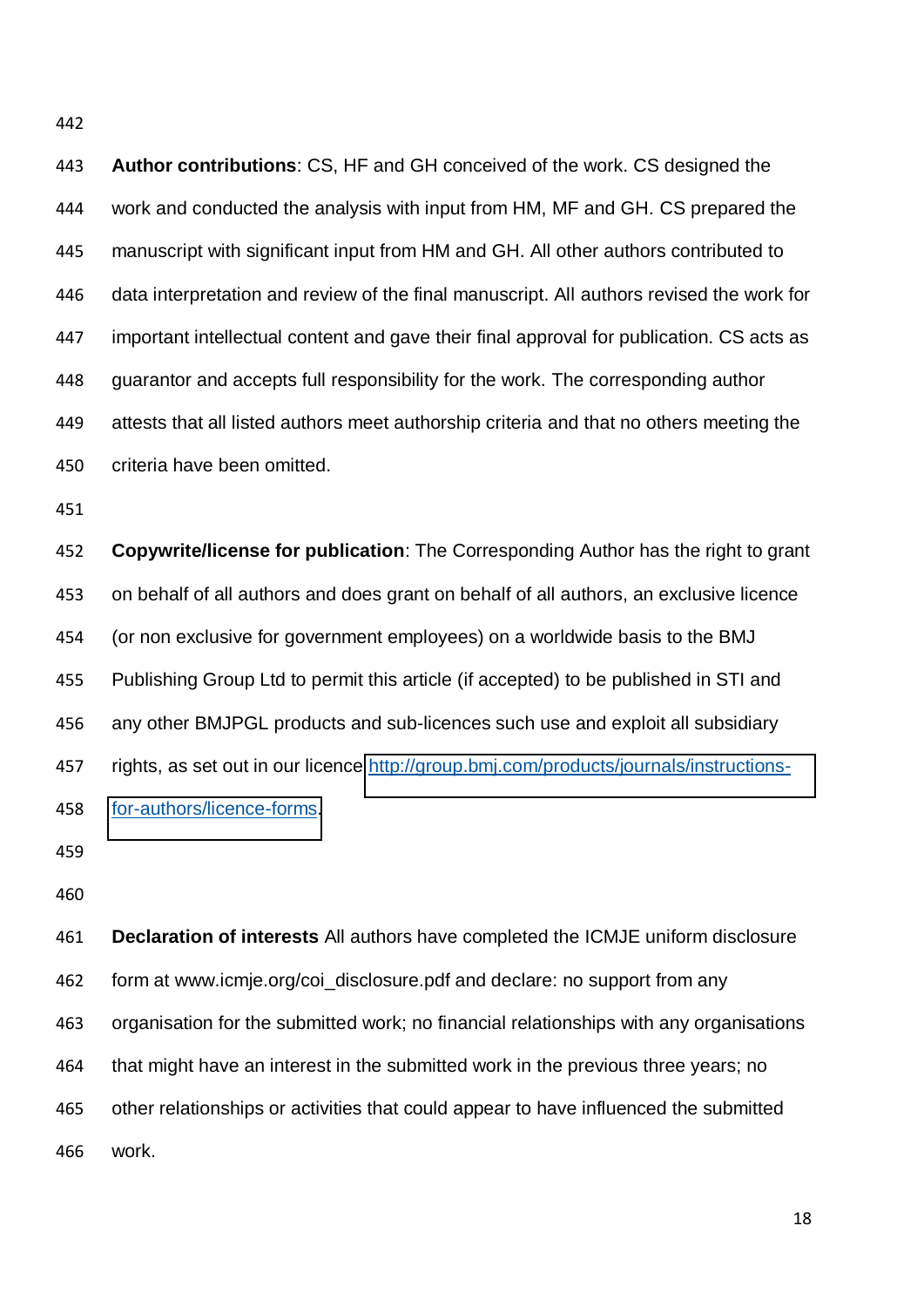**Role of funding source** Undertaken as part of Public Health England-funded public health surveillance

 **Transparency statement** CS, as guarantor, affirms that the manuscript is an honest, accurate, and transparent account of the study being reported; that no important aspects of the study have been omitted; and that any discrepancies from the study as originally planned have been explained.

## **Patient consent and ethics statement**

 As GUMCAD is a routine public health surveillance activity which collects de-identified data, no specific consent was required from the patients whose data were

used in this analysis. In its role providing infectious disease surveillance, Public

Health England has permission to process data obtained by GUMCAD under

Regulation 3 of the Health Service (Control of Patient Information) Regulations 2002.

No patients were recruited for this study, or involved in the development of the

research question, outcome measures, or study design.

**Data sharing** Data from Google Trends are publicly available. GUMCAD STI

Surveillance System is the mandatory surveillance system for sexually transmitted

infections (STIs) in England. PHE collects pseudo-anonymised, electronic data on all

STI tests and diagnoses from all commissioned sexual health services in England.

Some data are publicly available, and the principles for accessing, storing, and

sharing data are given in PHE's HIV and STI data sharing policy found here:

https://www.gov.uk/government/publications/hiv-and-sti-data-sharing-policy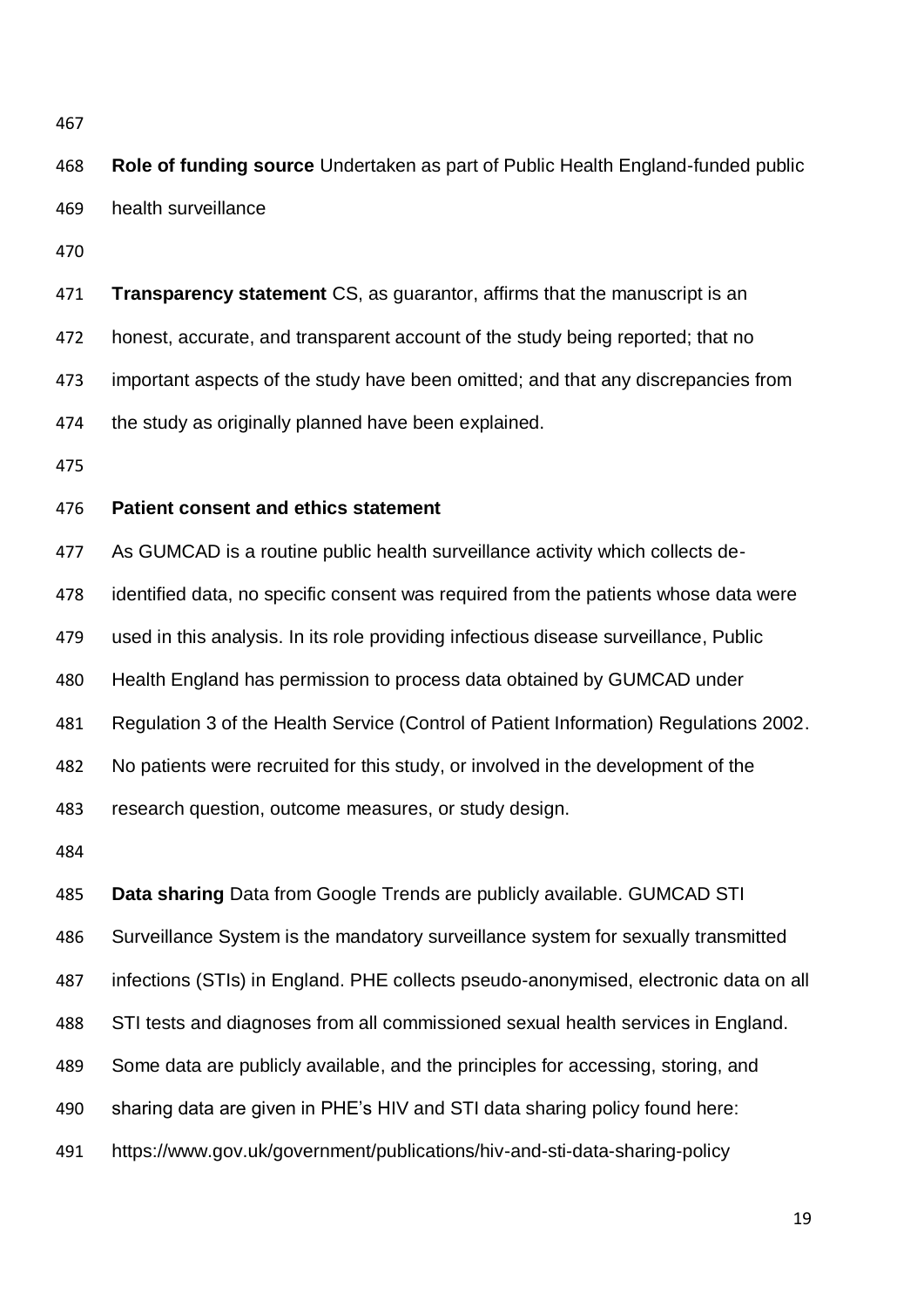| 492 |                                                                                     |
|-----|-------------------------------------------------------------------------------------|
| 493 |                                                                                     |
| 494 |                                                                                     |
| 495 |                                                                                     |
| 496 |                                                                                     |
| 497 |                                                                                     |
| 498 |                                                                                     |
| 499 |                                                                                     |
| 500 |                                                                                     |
| 501 |                                                                                     |
| 502 |                                                                                     |
| 503 |                                                                                     |
| 504 |                                                                                     |
| 505 |                                                                                     |
| 506 |                                                                                     |
| 507 |                                                                                     |
| 508 |                                                                                     |
| 509 |                                                                                     |
| 510 | <b>Figures and Table Legends</b>                                                    |
| 511 |                                                                                     |
| 512 | Figure 1 A) Relative search interest (RSI) for the search terms 'gonorrhea' and     |
| 513 | 'super gonorrhea' from Google Trends compared with the number of news articles      |
| 514 | published online related to 'super gonorrhoea' during different exposure periods by |
| 515 | week, and B) cities with the highest RSI for the search term 'gonorrhea' in England |
| 516 | from 2015 to 2016.                                                                  |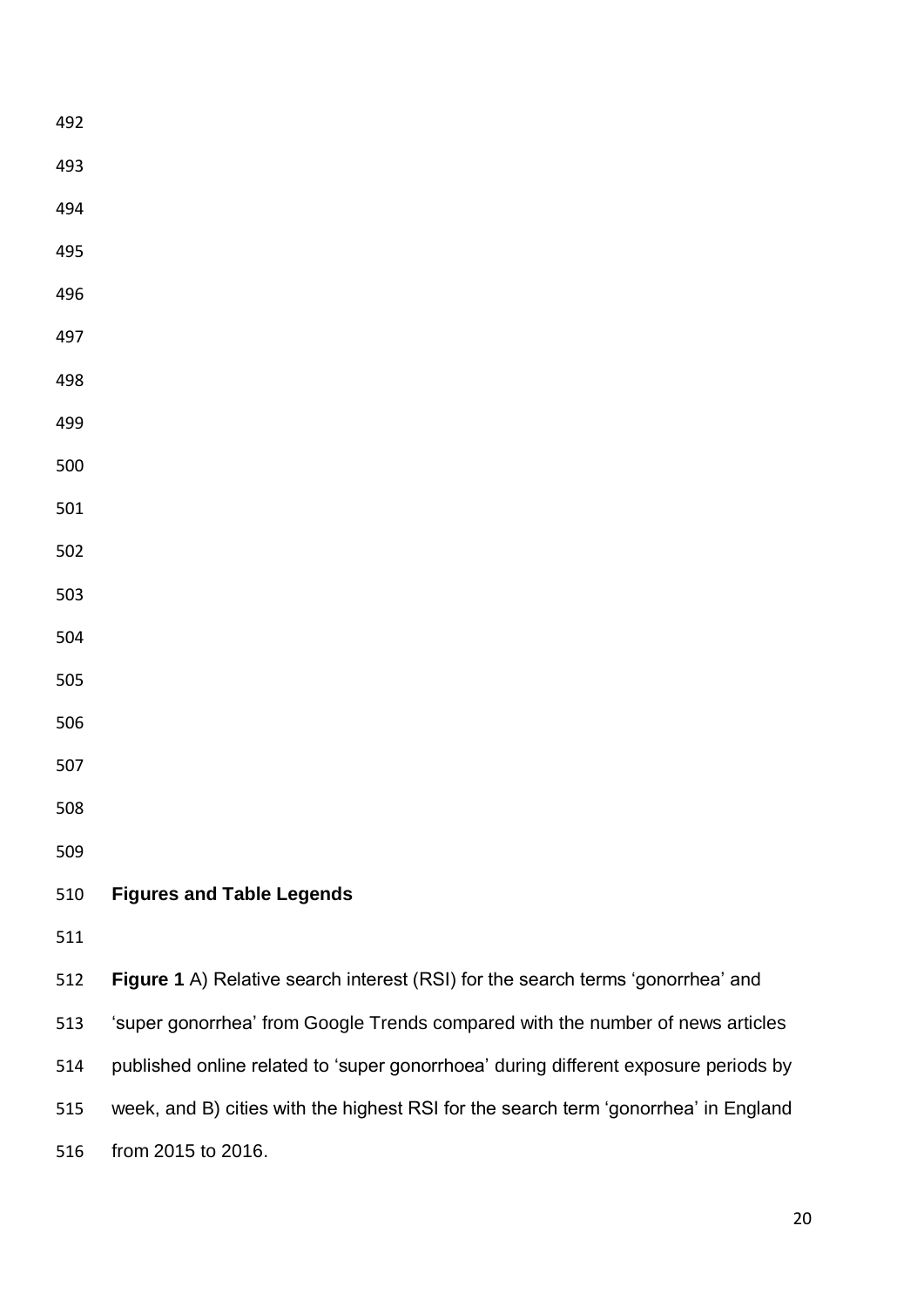Footnote1: The periods of exposure were defined as successive six-week periods directly before media coverage (pre-media: 2015 weeks 32-37; 2016 weeks 10-15; 2016 weeks 30 to 35), during and directly after media coverage (media: 2015 weeks 38-43; 2016 weeks 16-21; 2016 weeks 36 to 41), and a subsequent six-week period after media exposure (post-media: 2015 weeks 44-49; 2016 weeks 22-27; 2016 weeks 42 to 47).

 **Figure 2** Attendances at sexual health clinics by A) women and B) men in Leeds by year, week and attendance type from 2014 to 2016. Incidence rate ratios (IRRs) and 95% confidence intervals for new attendances during the media and post-media periods are displayed from interrupted time series regression using a negative binomial regression after two periods of major media coverages of an outbreak of high-level azithromycin resistant Neisseria gonorrhoeae in England. The vertical, solid lines in 2015 and 2016 indicates the start of media coverage of the high-level azithromycin resistant N. gonorrhoeae outbreak in England during that period, and the dashed lines separate the pre-media, media and post-media periods.

 Footnote1: The periods of exposure were defined as successive six-week periods directly before media coverage (pre-media: 2015 weeks 32-37; 2016 weeks 10-15; 2016 weeks 30 to 35), during and directly after media coverage (media: 2015 weeks 38-43; 2016 weeks 16-21; 2016 weeks 36 to 41), and a subsequent six-week period after media exposure (post-media: 2015 weeks 44-49; 2016 weeks 22-27; 2016 weeks 42 to 47).

540 Footnote2: Significance was defined as  $p < 0.05$  and indicated by an asterisk.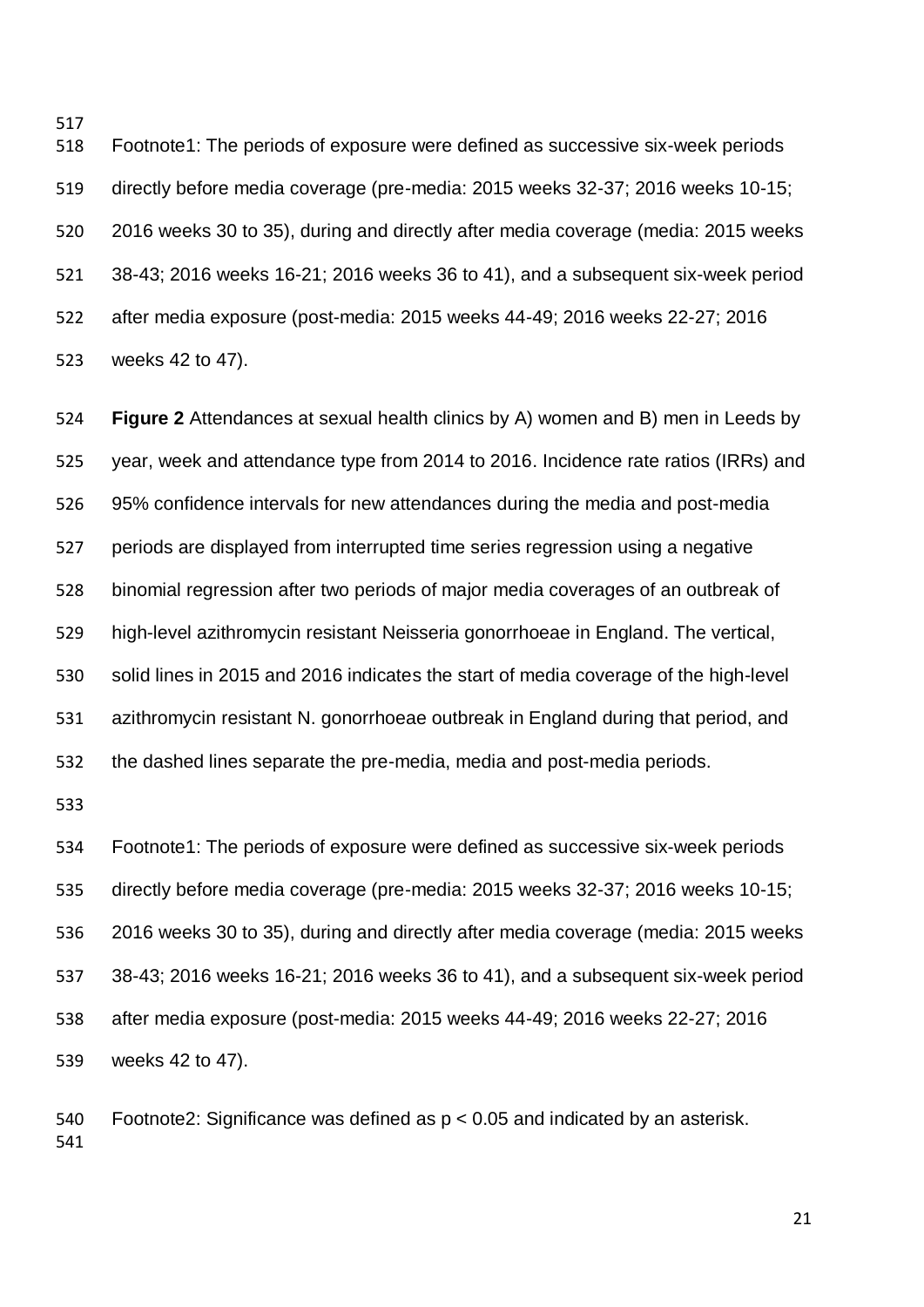**Table 1** Incidence rate ratios (IRRs) for A) women and B) men from interrupted time series regression using a negative binomial distribution for sexual health clinic attendances, gonorrhoea tests, and gonorrhoea or 'any STI' diagnoses after major media coverage of the high-level azithromycin resistant Neisseria gonorrhoeae outbreak in England for cities with the highest relative search interest (RSI) based on Google Trends. Separate models were run stratified by city, and gender. Pre-media (2015 weeks 32 to 37; 2016 weeks 10 to 15), media (2015 weeks 38 to 43; 2016 weeks 16 to 20) and post-media (2015 weeks 44 to 49; 2016 weeks 22 to 27) periods were compared to the baseline trend from 2014 to 2016 after controlling for year, seasonality, bank holidays, and clinic closures. Text highlighted in grey represent statistically significant increases and text highlighted in black represent statistically significant decreases in outcomes where no statistically significant increase occurred in the pre-media period.

556 Footnote1: Significance was defined as  $p < 0.05$  and indicated by an asterisk.

 **Table 2** Percent change in number of sexual health clinic attendances, gonorrhoea tests, and gonorrhoea or 'any STI' diagnoses among men or women after major media coverage of an outbreak of high-level azithromycin resistant Neisseria gonorrhoeae in England for cities with the highest relative search interest (RSI) based on Google Trends. Percent changes in the media (2015 weeks 38 to 43; 2016 weeks 16 to 20) and post-media (2015 weeks 44 to 49; 2016 weeks 22 to 27) periods were compared to the pre-media (2015 weeks 32 to 37; 2016 weeks 10 to 15) for each year. Text highlighted in grey represent statistically significant increases and text highlighted in black represent statistically significant decreases in outcomes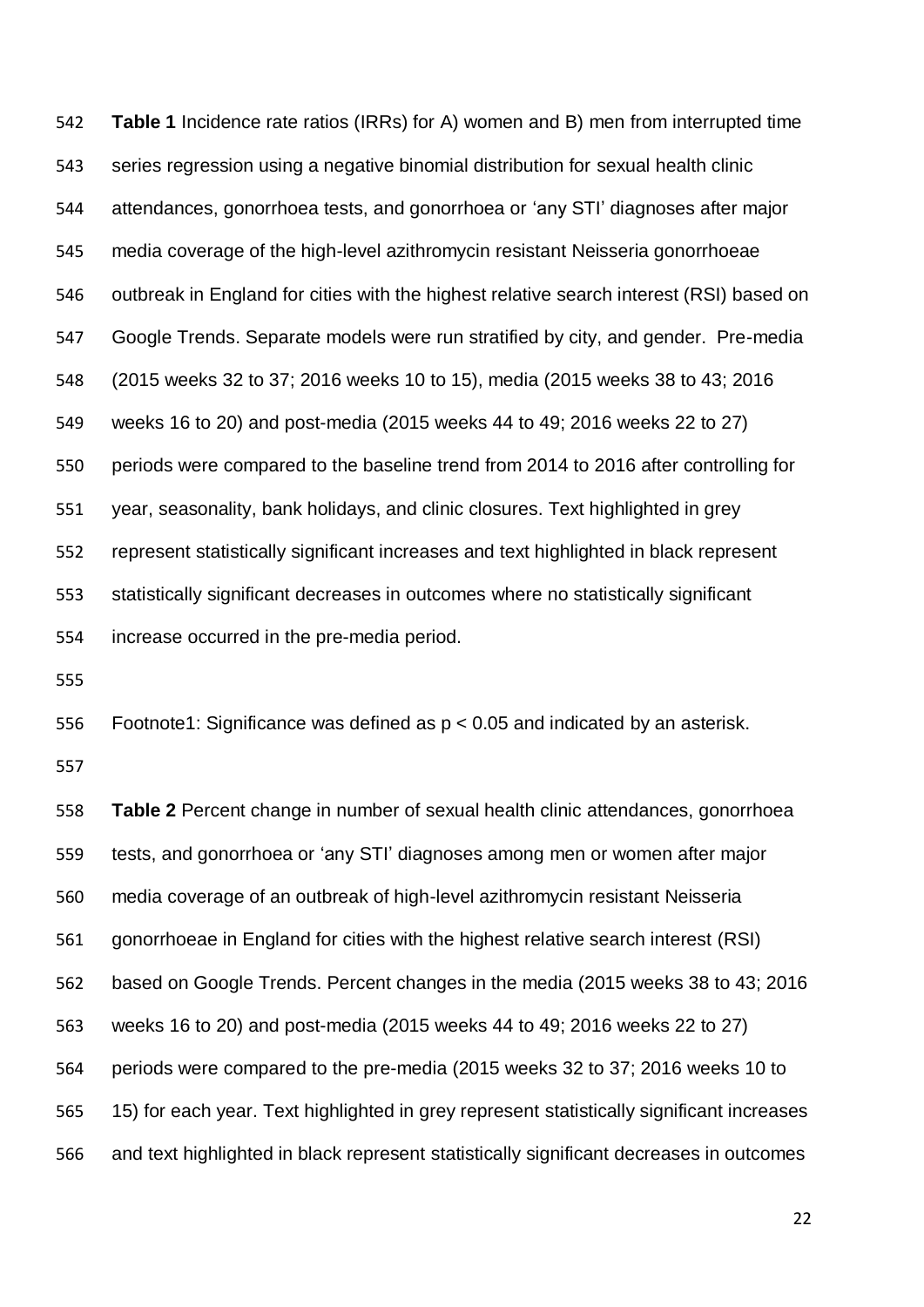- where no statistically significant increases occurred in the pre-media period.
- Statistical significance is based on separate analyses using interrupted time series
- and is only highlighted in this figure for comparison purposes to Table 1.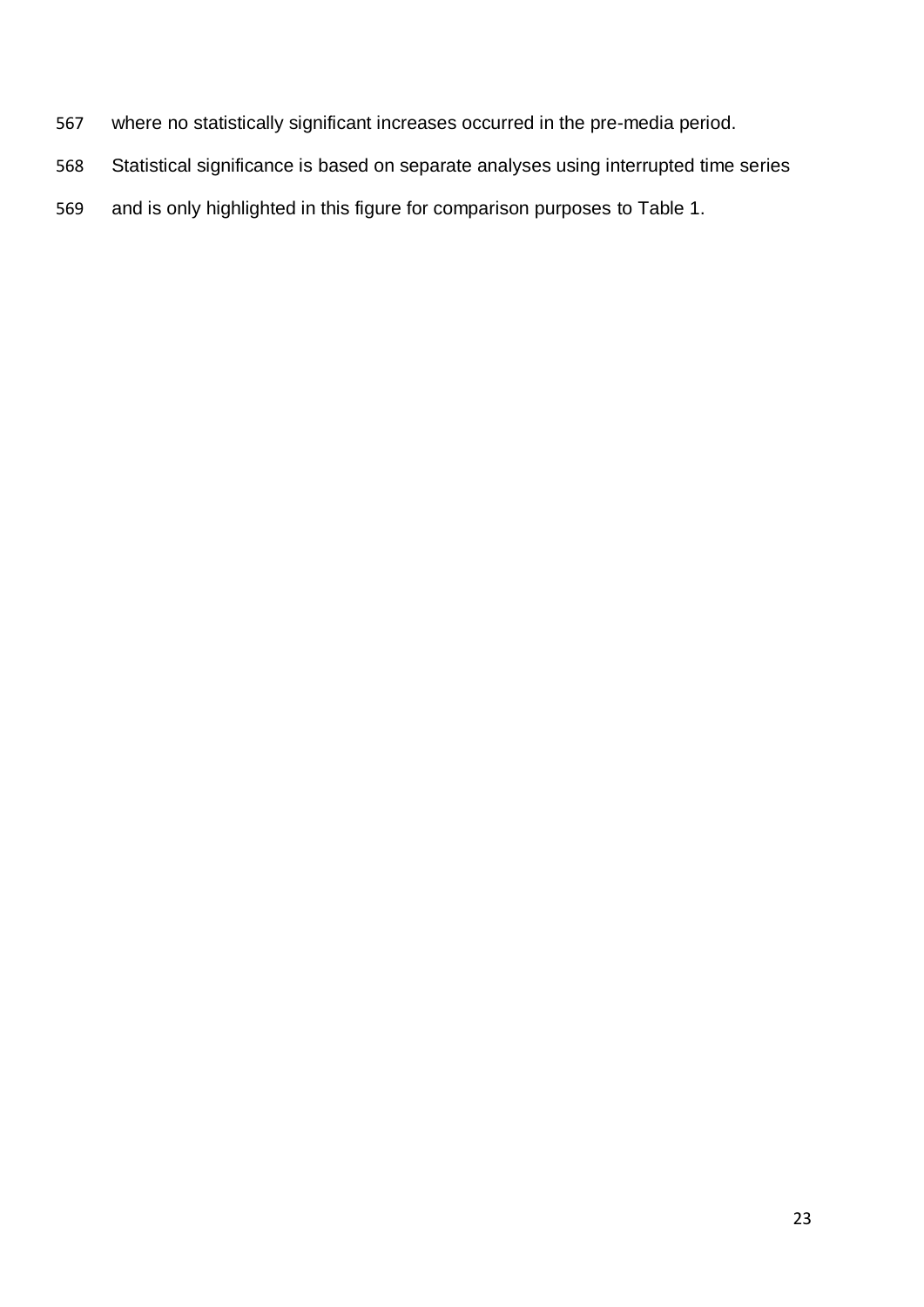|                      |                          | 2015                                           |                        |                       |                                 |                       |  |  |  |  |  |  |
|----------------------|--------------------------|------------------------------------------------|------------------------|-----------------------|---------------------------------|-----------------------|--|--|--|--|--|--|
| Outcome              | pre-media                | media                                          | post-media             | pre-media             | media                           | post-media            |  |  |  |  |  |  |
|                      |                          | Incidence rate ratio (95% confidence interval) |                        |                       |                                 |                       |  |  |  |  |  |  |
| Attendances          | $0.91(0.80-1.03)$        | $1.26(1.12-1.43)^{*}$                          | $1.51 (1.34 - 1.71)^*$ | $1.04(0.92 - 1.17)$   | $1.25$ (1.10-1.43)*             | $1.11(0.97-1.26)$     |  |  |  |  |  |  |
| Gonorrhoea testing   | $0.87$ (0.77-0.99)*      | $1.06(0.95-1.20)$                              | $0.96(0.85-1.08)$      | $0.95(0.84-1.08)$     | $1.18(1.03-1.34)^{*}$           | $1.08(0.95-1.23)$     |  |  |  |  |  |  |
| Gonorrhoea diagnoses | $0.71(0.42-1.19)$        | $0.91(0.59-1.41)$                              | $0.91(0.58-1.43)$      | $1.34(0.89-2.03)$     | $0.84(0.51-1.40)$               | $0.62(0.35-1.11)$     |  |  |  |  |  |  |
| 'Any STI' diagnoses  | $0.75$ (0.63-0.89)*      | $0.86$ (0.74-1.00)*                            | $0.87(0.75-1.01)$      | $0.94(0.81-1.08)$     | $1.14(0.99-1.33)$               | $0.93(0.80-1.09)$     |  |  |  |  |  |  |
| Attendances          | $1.09(0.92 - 1.29)$      | $1.21 (1.04 - 1.44)^*$                         | $1.11(0.94-1.32)$      | $0.71$ (0.60-0.84)*   | $0.82(0.68-0.99)^{*}$           | $0.87(0.73-1.05)$     |  |  |  |  |  |  |
| Gonorrhoea testing   | $0.64$ (0.53-0.79)*      | $0.78(0.65-0.95)^{*}$                          | $0.69(0.57 - 0.85)^*$  | $1.00(0.82 - 1.22)$   | $0.94(0.76-1.16)$               | $0.88(0.72 - 1.09)$   |  |  |  |  |  |  |
| Gonorrhoea diagnoses | $0.86(0.45-1.64)$        | $0.91(0.49-1.69)$                              | $0.62(0.29-1.35)$      | $0.64(0.34-1.19)$     | $0.34(0.10-1.15)$               | $0.52(0.23 - 1.17)$   |  |  |  |  |  |  |
| 'Any STI' diagnoses  | $0.94(0.76-1.17)$        | $1.11(0.91-1.34)$                              | $0.99(0.81-1.22)$      | $0.92(0.75-1.15)$     | $0.74$ (0.58-0.96)*             | $0.86(0.68-1.08)$     |  |  |  |  |  |  |
| Attendances          | $1.06(0.96 - 1.17)$      | $1.19(1.08-1.31)^{*}$                          | $1.22$ (1.10-1.35)*    | $1.16$ (1.05-1.28)*   | $1.21$ (1.09-1.35)*             | $1.10(0.99 - 1.23)$   |  |  |  |  |  |  |
| Gonorrhoea testing   | $1.07(0.97 - 1.17)$      | $1.21 (1.11 - 1.32)^*$                         | $1.19(1.09-1.31)^{*}$  | $1.02(0.93-1.12)$     | $1.07(0.97 - 1.18)$             | $0.98(0.88-1.08)$     |  |  |  |  |  |  |
| Gonorrhoea diagnoses | $1.04(0.61-1.77)$        | $0.87(0.49-1.55)$                              | $1.15(0.66-1.99)$      | $0.89(0.53-1.52)$     | $1.28(0.76-2.17)$               | $1.04(0.61-1.79)$     |  |  |  |  |  |  |
| 'Any STI' diagnoses  | $0.98(0.84 - 1.14)$      | $1.25(1.09-1.43)^{*}$                          | $1.13(0.98-1.31)$      | $0.89(0.76-1.03)$     | $1.15(0.98-1.34)$               | $1.02(0.87 - 1.19)$   |  |  |  |  |  |  |
| Attendances          | $1.07 (1.01 - 1.13)^{*}$ | $1.10(1.04-1.17)^{*}$                          | $1.13(1.06-1.20)^{*}$  | $1.00(0.94-1.06)$     | $1.00(0.94-1.07)$               | $1.01(0.95-1.07)$     |  |  |  |  |  |  |
| Gonorrhoea testing   | $1.06$ (1.00-1.13)*      | $1.09(1.03-1.15)^{*}$                          | $1.12$ (1.05-1.19)*    | $0.99(0.93-1.05)$     | $1.00(0.94-1.07)$               | $1.01(0.95-1.08)$     |  |  |  |  |  |  |
| Gonorrhoea diagnoses | $1.19(1.04-1.35)^{*}$    | $1.27(1.13-1.44)^{*}$                          | $1.22$ (1.08-1.39)*    | $0.81$ (0.71-0.94)*   | $0.87(0.75-1.01)$               | $0.82$ (0.71-0.95)*   |  |  |  |  |  |  |
| 'Any STI' diagnoses  | $1.07(1.00-1.14)$        | $1.09(1.03-1.16)^{*}$                          | $1.11(1.04-1.18)^{*}$  | $0.95(0.89-1.01)$     | $0.92$ (0.86-0.99)*             | $0.91$ (0.85-0.98)*   |  |  |  |  |  |  |
| Attendances          | $0.97(0.89-1.05)$        | $1.00(0.92 - 1.08)$                            | $0.97(0.89-1.05)$      | $1.04(0.96-1.13)$     | $1.01(0.93-1.10)$               | $0.93(0.85 - 1.01)$   |  |  |  |  |  |  |
| Gonorrhoea testing   | $1.00(0.92 - 1.11)$      | $1.10(1.00-1.20)^{*}$                          | $1.09(0.99-1.20)$      | $0.99(0.90-1.09)$     | $1.02(0.92 - 1.13)$             | $0.95(0.86-1.05)$     |  |  |  |  |  |  |
| Gonorrhoea diagnoses | $0.93(0.49-1.76)$        | $1.36(0.81 - 2.31)$                            | $1.76$ (1.05-2.95)*    | $0.87(0.51-1.49)$     | $0.99(0.56 - 1.77)$             | $1.02(0.59-1.77)$     |  |  |  |  |  |  |
| 'Any STI' diagnoses  | 1.08 (0.92-1.27)         | $1.21 (1.04 - 1.41)^*$                         | $1.33(1.14-1.56)^{*}$  | $0.81$ (0.68-0.96)*   | $1.06(0.89-1.26)$               | $0.79(0.66-0.95)^{*}$ |  |  |  |  |  |  |
| Attendances          | $0.99(0.87 - 1.13)$      | $0.95(0.84-1.08)$                              | $1.03(0.91 - 1.17)$    | $0.92(0.81 - 1.04)$   | $0.96(0.84 - 1.10)$             | $0.89(0.77-1.01)$     |  |  |  |  |  |  |
| Gonorrhoea testing   | $1.17(1.06-1.30)^{*}$    | $1.17(1.06-1.30)^{*}$                          | $1.34$ (1.20-1.48)*    | $0.94(0.85-1.04)$     | $0.98(0.88-1.10)$               | $0.90(0.81 - 1.01)$   |  |  |  |  |  |  |
| Gonorrhoea diagnoses | $1.21(0.90-1.63)$        | $1.08(0.79-1.46)$                              | $1.28(0.94-1.75)$      | $0.70(0.52-0.95)^{*}$ | $0.51$ (0.36-0.73) <sup>*</sup> | $0.73(0.54-1.00)^{*}$ |  |  |  |  |  |  |
| 'Any STI' diagnoses  | $1.31 (1.16 - 1.47)^*$   | $1.21$ (1.08-1.35)*                            | $1.25(1.11-1.41)^{*}$  | $0.87$ (0.77-0.97)*   | $0.91(0.80-1.03)$               | $0.87$ (0.77-0.99)*   |  |  |  |  |  |  |
|                      |                          |                                                |                        |                       |                                 | 2016                  |  |  |  |  |  |  |

**Women**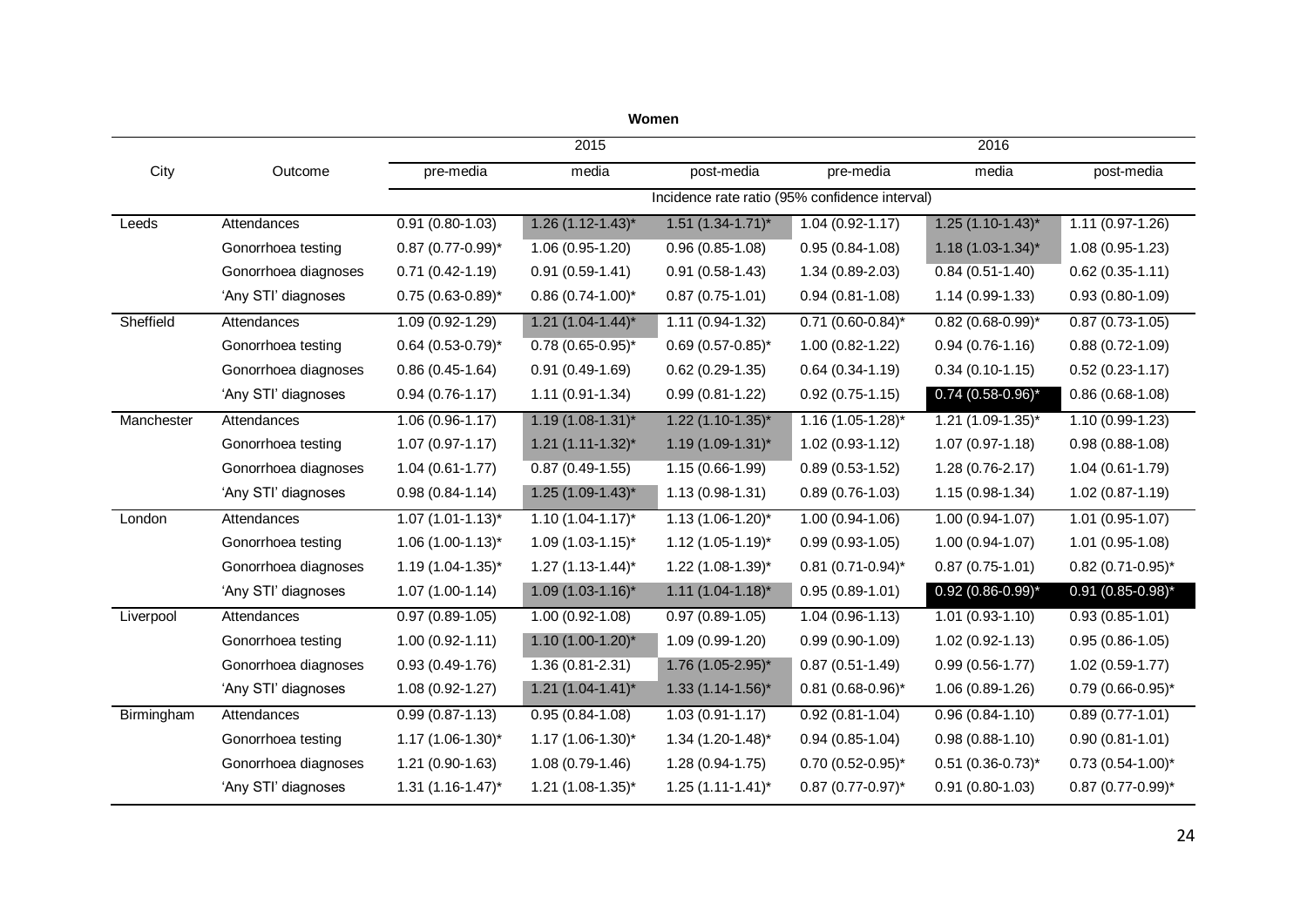|            |                      |                                                | 2015                     |                       | 2016                            |                         |                         |  |  |  |  |
|------------|----------------------|------------------------------------------------|--------------------------|-----------------------|---------------------------------|-------------------------|-------------------------|--|--|--|--|
| City       | Outcome              | pre-media                                      | media                    | post-media            | pre-media                       | media                   | post-media              |  |  |  |  |
|            |                      | Incidence rate ratio (95% confidence interval) |                          |                       |                                 |                         |                         |  |  |  |  |
| Leeds      | Attendances          | $1.03(0.92 - 1.14)$                            | $1.01(0.91-1.11)$        | $0.94(0.85-1.05)$     | $0.87$ (0.78-0.97)*             | 1.09 (0.97-1.22)        | $1.04(0.93-1.17)$       |  |  |  |  |
|            | Gonorrhoea testing   | $1.03(0.93-1.15)$                              | $1.01(0.91-1.12)$        | $0.92(0.82 - 1.03)$   | $0.86$ (0.77-0.97) <sup>*</sup> | $1.10(0.97-1.24)$       | $1.02(0.91-1.15)$       |  |  |  |  |
|            | Gonorrhoea diagnoses | $1.15(0.80-1.66)$                              | $1.23(0.87 - 1.74)$      | $0.88(0.59-1.31)$     | $0.89(0.59-1.34)$               | $0.84(0.55-1.31)$       | $0.79(0.51-1.23)$       |  |  |  |  |
|            | 'Any STI' diagnoses  | $1.00(0.86 - 1.17)$                            | $0.87(0.75-1.02)$        | $0.88(0.75-1.03)$     | $0.88(0.75-1.03)$               | 1.12 (0.95-1.32)        | $0.97(0.82 - 1.14)$     |  |  |  |  |
| Sheffield  | Attendances          | $0.96(0.83 - 1.09)$                            | $1.19(1.04-1.36)^{*}$    | $1.15(1.01-1.32)^{*}$ | $0.92(0.80-1.06)$               | $0.96(0.82 - 1.11)$     | $0.86(0.75-1.00)$       |  |  |  |  |
|            | Gonorrhoea testing   | $0.86$ (0.75-0.99)*                            | $1.05(0.92 - 1.20)$      | $1.02(0.89 - 1.17)$   | $0.97(0.84 - 1.12)$             | $0.91(0.78-1.06)$       | $0.81(0.70-0.95)^{*}$   |  |  |  |  |
|            | Gonorrhoea diagnoses | $0.60$ (0.36-0.99)*                            | $0.70(0.46-1.05)$        | $0.66(0.44-1.00)$     | $0.67(0.37-1.21)$               | $0.90(0.51-1.58)$       | $0.85(0.50-1.46)$       |  |  |  |  |
|            | 'Any STI' diagnoses  | $0.83(0.67-1.02)$                              | $1.05(0.87-1.26)$        | $1.10(0.91-1.33)$     | $0.80(0.65-0.99)^{*}$           | $0.95(0.77-1.18)$       | $0.88(0.71-1.09)$       |  |  |  |  |
| Manchester | Attendances          | $1.01(0.92 - 1.10)$                            | $0.99(0.91-1.08)$        | $1.13(1.04-1.24)^{*}$ | $1.09(0.99-1.19)$               | $1.05(0.96 - 1.16)$     | $1.02(0.93-1.12)$       |  |  |  |  |
|            | Gonorrhoea testing   | $1.07(0.99 - 1.17)$                            | $1.06(0.97-1.15)$        | $1.13(1.04-1.23)^{*}$ | $1.08(1.00-1.18)$               | $1.06(0.97-1.16)$       | $1.02(0.94 - 1.12)$     |  |  |  |  |
|            | Gonorrhoea diagnoses | $1.24(1.00-1.55)$                              | $1.17(0.94-1.45)$        | $1.00(0.79-1.27)$     | $1.08(0.85-1.38)$               | $0.78(0.60-1.04)$       | $0.81(0.63-1.07)$       |  |  |  |  |
|            | 'Any STI' diagnoses  | 1.11 (0.97-1.26)                               | $1.09(0.96-1.24)$        | 1.12 (0.98-1.28)      | $1.08(0.94-1.23)$               | $0.95(0.82 - 1.10)$     | $0.96(0.83 - 1.10)$     |  |  |  |  |
| London     | Attendances          | $1.04(0.99-1.11)$                              | $1.04(0.98-1.10)$        | $1.10(1.04-1.17)^{*}$ | $0.99(0.94-1.05)$               | $1.00(0.93-1.06)$       | $0.98(0.93-1.06)$       |  |  |  |  |
|            | Gonorrhoea testing   | $1.04(0.98-1.10)$                              | $1.04(0.98-1.10)$        | $1.08$ (1.02-1.15)*   | $0.99(0.93-1.05)$               | $0.99(0.92 - 1.05)$     | $0.98(0.93-1.05)$       |  |  |  |  |
|            | Gonorrhoea diagnoses | $1.11 (1.01 - 1.22)^*$                         | $0.95(0.86-1.03)$        | $0.94(0.85-1.03)$     | $0.95(0.86-1.05)$               | $0.82$ (0.74-0.91)*     | $0.87$ (0.78-0.97)*     |  |  |  |  |
|            | 'Any STI' diagnoses  | $1.04(0.98-1.12)$                              | $1.00(0.94-1.07)$        | $1.04(0.97-1.11)$     | $0.97(0.91-1.04)$               | $0.94(0.88-1.01)$       | $0.95(0.88-1.02)$       |  |  |  |  |
| Liverpool  | Attendances          | $1.04(0.96 - 1.11)$                            | $1.14(1.07-1.23)^{*}$    | $1.16(1.08-1.23)^{*}$ | $1.05(0.98-1.13)$               | $1.05(0.97 - 1.13)$     | $1.01(0.94 - 1.10)$     |  |  |  |  |
|            | Gonorrhoea testing   | $1.03(0.94-1.12)$                              | $1.13(1.05-1.23)^{*}$    | $1.15(1.06-1.25)^{*}$ | $1.04(0.96-1.13)$               | $1.06(0.97-1.16)$       | $1.05(0.96-1.15)$       |  |  |  |  |
|            | Gonorrhoea diagnoses | $1.02(0.73-1.44)$                              | $0.98(0.71-1.36)$        | $0.92(0.66-1.30)$     | $1.08(0.75-1.55)$               | $1.14(0.79-1.65)$       | $1.08(0.75-1.56)$       |  |  |  |  |
|            | 'Any STI' diagnoses  | $0.97(0.85-1.11)$                              | $1.09(0.96-1.24)$        | $1.07(0.94-1.22)$     | $1.15(1.01-1.32)^{*}$           | $1.24$ (1.08-1.43)*     | $1.09(0.95-1.26)$       |  |  |  |  |
| Birmingham | Attendances          | $1.10(0.99-1.23)$                              | $1.08(0.98-1.19)$        | $1.10(0.99-1.22)$     | $0.89(0.81 - 0.99)$             | $0.93(0.83 - 1.04)$     | $0.98(0.88-1.09)$       |  |  |  |  |
|            | Gonorrhoea testing   | $1.09(1.00-1.20)$                              | $1.11$ $(1.02 - 1.22)^*$ | $1.15(1.05-1.26)^{*}$ | $0.94(0.86-1.02)$               | $0.94(0.85-1.03)$       | $0.94(0.86 - 1.04)$     |  |  |  |  |
|            | Gonorrhoea diagnoses | 1.09 (0.86-1.39)                               | $0.99(0.79-1.26)$        | $0.81(0.63-1.06)$     | $0.69(0.53-0.90)^{*}$           | $0.70(0.53 - 0.91)^{*}$ | $0.59(0.44 - 0.78)^{*}$ |  |  |  |  |
|            | 'Any STI' diagnoses  | $1.13(1.01-1.27)^{*}$                          | $1.19(1.07-1.32)^{*}$    | 1.10 (0.98-1.23)      | $0.93(0.83 - 1.04)$             | $0.89(0.78-1.00)^{*}$   | $0.80(0.71-0.91)^{*}$   |  |  |  |  |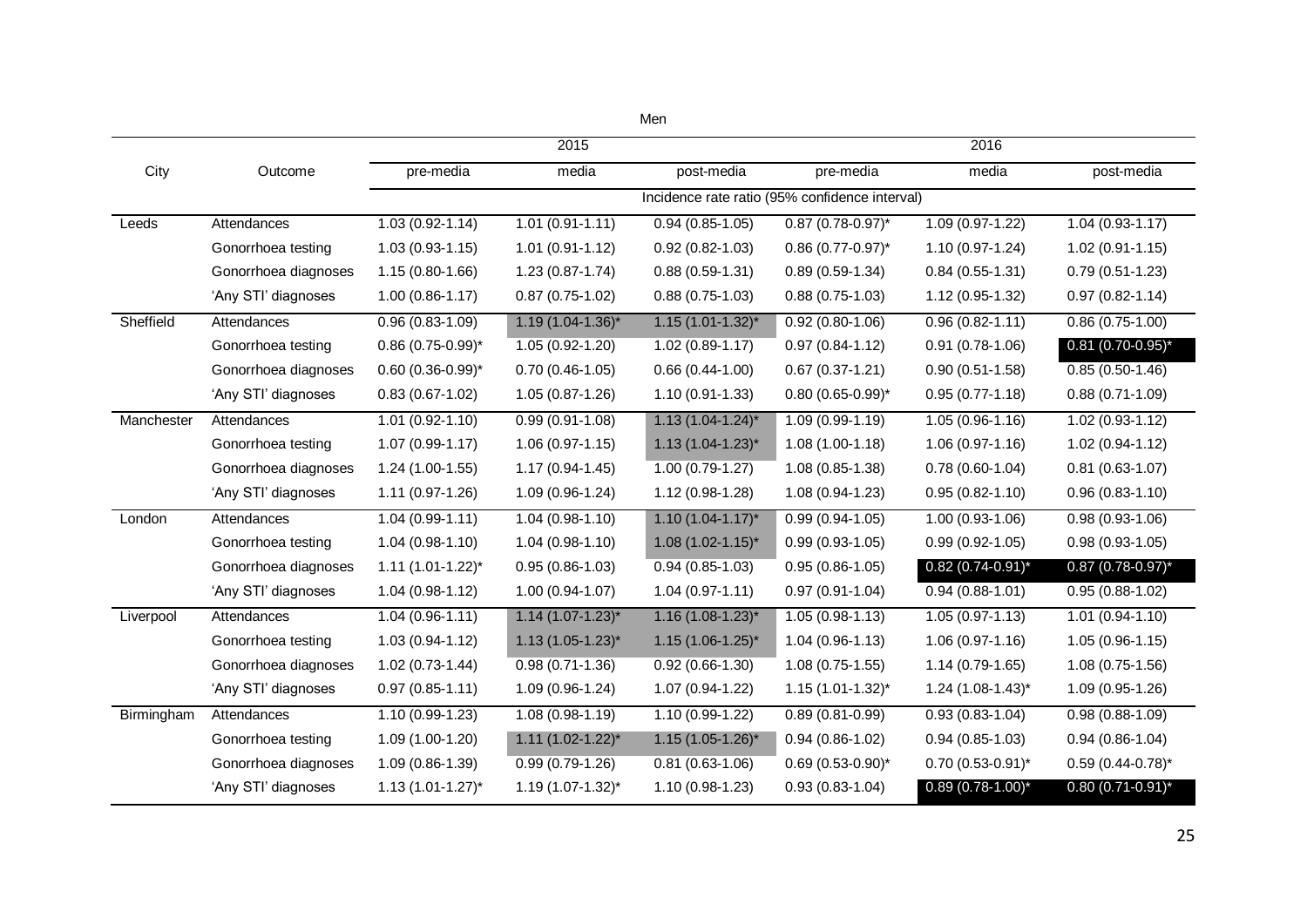|            |                      |           | Women  | Men            |           |            |                |           |            |                |           |            |                |
|------------|----------------------|-----------|--------|----------------|-----------|------------|----------------|-----------|------------|----------------|-----------|------------|----------------|
|            |                      |           | 2015   |                |           | 2016       |                | 2015      |            |                |           | 2016       |                |
| City       | Outcome              | pre-media | media  | post-<br>media | pre-media | media      | post-<br>media | pre-media | media      | post-<br>media | pre-media | media      | post-<br>media |
|            |                      | (n)       |        | % increase     |           | % increase |                | (n)       | % increase |                | (n)       | % increase |                |
| Leeds      | Attendances          | 1,187     | 63%    | 103%           | 2,458     | 14%        | $0\%$          | 1,271     | 7%         | $1\%$          | 1,155     | 25%        | 17%            |
|            | Gonorrhoea testing   | 823       | 35%    | 24%            | 946       | 19%        | 5%             | 1,079     | $6\%$      | $-5%$          | 820       | 26%        | 14%            |
|            | Gonorrhoea diagnoses | 19        | 47%    | 53%            | 36        | $-31%$     | $-58%$         | 54        | 6%         | $-24%$         | 38        | $-3%$      | $-5%$          |
|            | 'Any STI' diagnoses  | 191       | 31%    | 39%            | 297       | 19%        | $-4%$          | 323       | $-7%$      | $-6%$          | 293       | 28%        | 8%             |
| Sheffield  | Attendances          | 1,711     | 32%    | 29%            | 1,647     | 7%         | 11%            | 954       | 33%        | 31%            | 1,139     | 2%         | $-9%$          |
|            | Gonorrhoea testing   | 807       | 32%    | 20%            | 808       | 4%         | $-1%$          | 877       | 29%        | 29%            | 1,034     | 2%         | $-9%$          |
|            | Gonorrhoea diagnoses | 13        | 8%     | $-38%$         | 13        | $-77%$     | $-38%$         | 20        | 55%        | 65%            | 14        | 29%        | 43%            |
|            | 'Any STI' diagnoses  | 160       | 29%    | 21%            | 158       | $-23%$     | $-11%$         | 181       | 30%        | 40%            | 166       | 19%        | 13%            |
| Manchester | Attendances          | 4,544     | 15%    | 13%            | 4,759     | 5%         | $-10%$         | 2,431     | 3%         | 17%            | 2,689     | 1%         | $-4%$          |
|            | Gonorrhoea testing   | 1,957     | 20%    | 17%            | 2,118     | 4%         | $-9%$          | 1,918     | 3%         | 10%            | 2,117     | 2%         | $-4%$          |
|            | Gonorrhoea diagnoses | 20        | $-25%$ | $-5%$          | 20        | 40%        | 20%            | 128       | $-3%$      | $-16%$         | 104       | $-21%$     | $-16%$         |
|            | 'Any STI' diagnoses  | 276       | 37%    | 24%            | 288       | 24%        | 7%             | 577       | 4%         | 6%             | 592       | -6%        | $-7%$          |
| London     | Attendances          | 53,009    | 5%     | 5%             | 51,506    | 5%         | 4%             | 44,763    | $1\%$      | 5%             | 41,604    | 6%         | 4%             |
|            | Gonorrhoea testing   | 35,992    | 5%     | 5%             | 34,426    | 5%         | 5%             | 35,713    | 1%         | 4%             | 33,020    | 5%         | 4%             |
|            | Gonorrhoea diagnoses | 369       | 19%    | 16%            | 288       | 10%        | 1%             | 2,415     | $-15%$     | $-19%$         | 1,556     | $-5%$      | $-2%$          |
|            | 'Any STI' diagnoses  | 4,790     | 6%     | $5%$           | 4,456     | $1\%$      | $-3%$          | 9,236     | $-4%$      | $-4%$          | 7,591     | 3%         | $2\%$          |
| Liverpool  | Attendances          | 5,268     | 9%     | 6%             | 5,478     | 2%         | $-8%$          | 1,869     | 17%        | 18%            | 1,965     | 2%         | $-3%$          |
|            | Gonorrhoea testing   | 1,874     | 19%    | 18%            | 2,036     | 4%         | $-7%$          | 1,305     | 17%        | 19%            | 1,401     | 3%         | $0\%$          |
|            | Gonorrhoea diagnoses | 13        | 62%    | 108%           | 19        | 11%        | 21%            | 49        | 10%        | 6%             | 43        | 23%        | 16%            |
|            | 'Any STI' diagnoses  | 238       | 17%    | 27%            | 207       | 30%        | $-7%$          | 345       | 24%        | 23%            | 378       | 10%        | -5%            |
| Birmingham | Attendances          | 3,911     | 8%     | 26%            | 4,635     | 5%         | $-3%$          | 2,497     | 5%         | 11%            | 2,698     | 4%         | 9%             |
|            | Gonorrhoea testing   | 2,870     | 9%     | 29%            | 3,557     | 3%         | $-5%$          | 2,148     | 8%         | 15%            | 2,410     | 1%         | 1%             |
|            | Gonorrhoea diagnoses | 64        | $-16%$ | $-8%$          | 59        | $-20%$     | 5%             | 103       | $-1%$      | $-19%$         | 77        | 18%        | $-6%$          |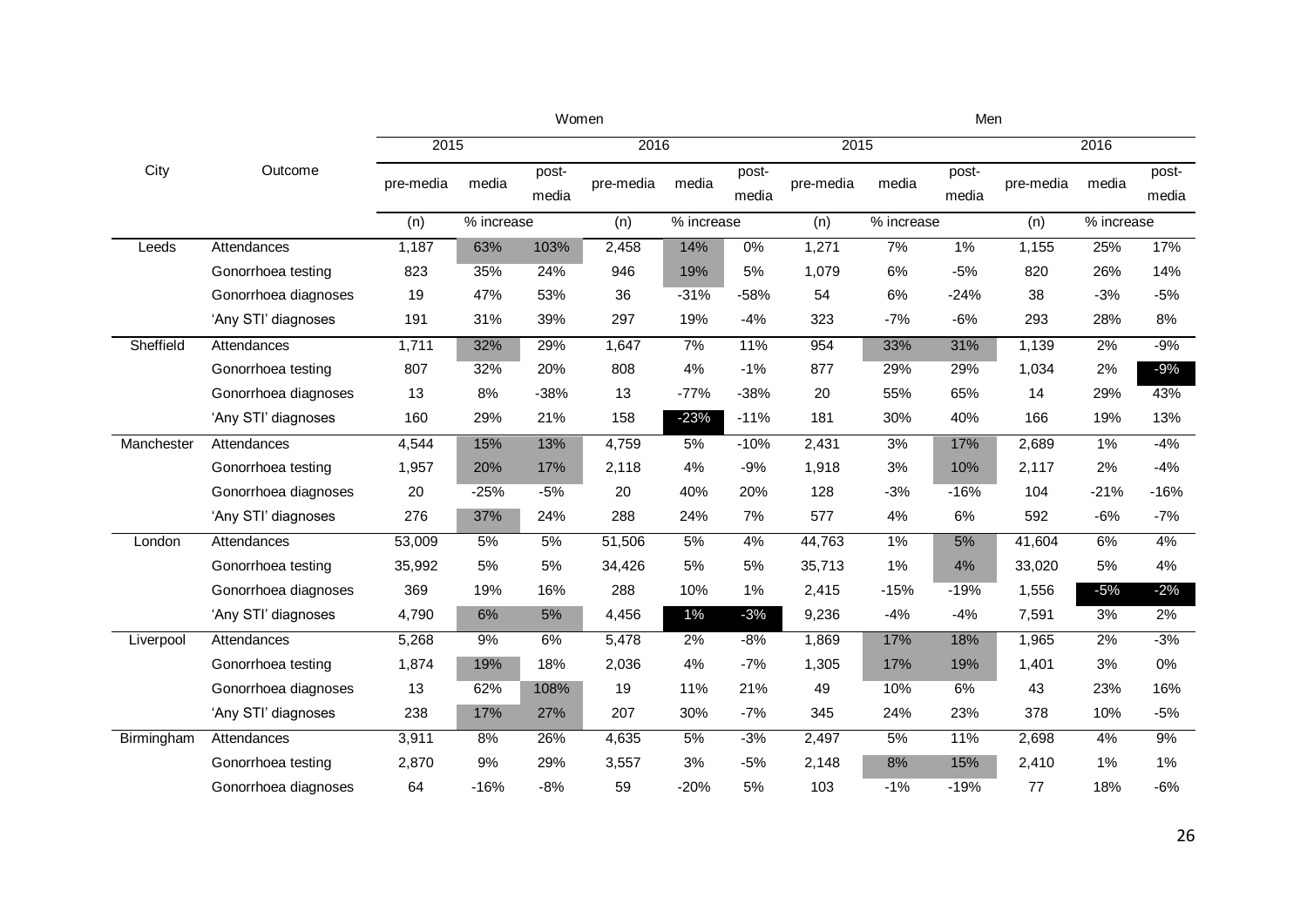| $\sim$ $\sim$ $\sim$<br>diagnoses<br>Anv S<br>ັ<br>. . | 626 | 00/<br>270 | $\Delta^{0}$<br>+ 70 | 60 <sup>2</sup> | 70/ | $1\%$ | 581<br>ັບ | 110/ | 4% | 584 | 40/<br>- 70 | $-40L$<br><b>70</b> |
|--------------------------------------------------------|-----|------------|----------------------|-----------------|-----|-------|-----------|------|----|-----|-------------|---------------------|
|--------------------------------------------------------|-----|------------|----------------------|-----------------|-----|-------|-----------|------|----|-----|-------------|---------------------|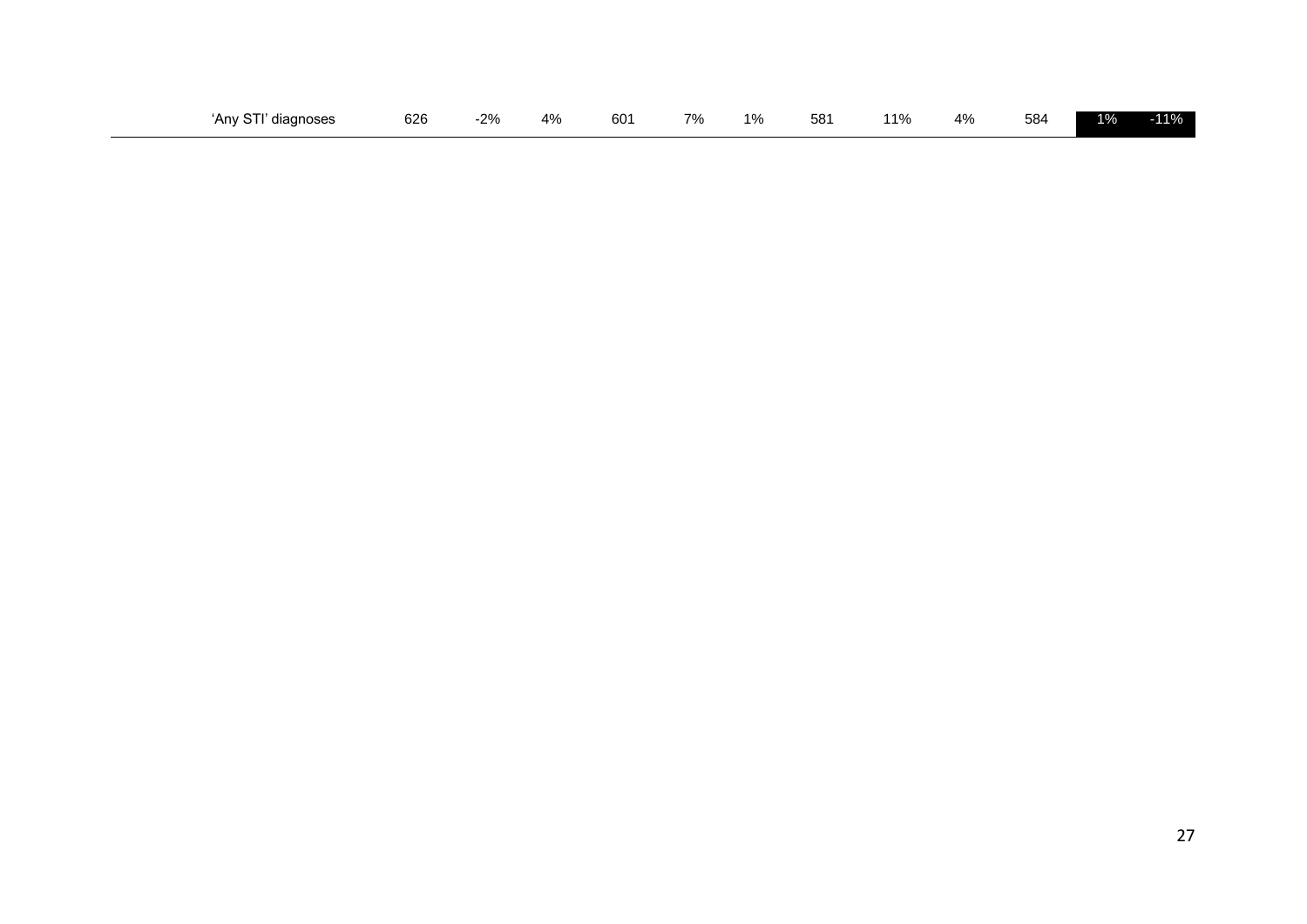# **References**

- 1 Wi T, Lahra MM, Ndowa F, et al. Antimicrobial resistance in Neisseria gonorrhoeae: Global surveillance and a call for international collaborative action. PLOS Med 2017;**14**:e1002344. doi:10.1371/journal.pmed.1002344
- 2 Public Health England. Table 1: STI diagnoses and rates in England by gender, 2007 to 2016. Public Heal. Engl. 2017.https://www.gov.uk/government/statistics/sexuallytransmitted-infections-stis-annual-data-tables (accessed 12 Mar 2018).
- 3 Bignell C, Unemo M, Board TESTIGE. 2012 European guideline on the diagnosis and treatment of gonorrhoea in adults. Int J STD AIDS 2013;**24**:85–92. doi:10.1177/0956462412472837
- 4 World Health Organization. WHO guidelines for the treatment of Neisseria gonorrhoeae. Geneva: 2016. http://apps.who.int/iris/bitstream/10665/246114/1/9789241549691 eng.pdf?ua=1
- 5 BASHH Clinical Effectiveness Group. 2015 BASHH CEG guidance on tests for Sexually Transmitted Infections. 2015. https://www.bashhguidelines.org/media/1084/sti-testingtables-2015-dec-update-4.pdf
- 6 Bignell C, FitzGerald M, Group) (Guideline Development. UK national guideline for the management of gonorrhoea in adults, 2011. Int J STD AIDS 2011;**22**:541–7. doi:10.1258/ijsa.2011.011267
- 7 Eyre DW, Sanderson ND, Lord E, et al. Gonorrhoea treatment failure caused by a Neisseria gonorrhoeae strain with combined ceftriaxone and high-level azithromycin resistance, England, February 2018. Eurosurveillance 2018;**23**:1800323. doi:10.2807/1560- 7917.ES.2018.23.27.1800323
- 8 Public Health England. Outbreak of high level azithromycin resistant gonorrhoea in England: an update. Heal Prot Rep 2016;**10**.https://www.gov.uk/government/uploads/system/uploads/attachment\_data/file/5520 58/hpr3016\_hlzrg.pdf
- 9 Public Health England. Outbreak of high level azithromycin resistant gonorrhoea in England. Heal Prot Rep 2016;**10**.https://www.gov.uk/government/uploads/system/uploads/attachment\_data/file/5169 90/hpr1516\_gnrrh.pdf
- 10 Chisholm SA, Wilson J, Alexander S, et al. An outbreak of high-level azithromycin resistant &It;em>Neisseria gonorrhoeae&It;/em> in England. Sex Transm Infect 2016;**92**:365.http://sti.bmj.com/content/92/5/365.abstract
- 11 Fifer H, Cole M, Hughes G, et al. Sustained transmission of high-level azithromycin-resistant Neisseria gonorrhoeae in England: an observational study. Lancet Infect Dis 2018;**0**.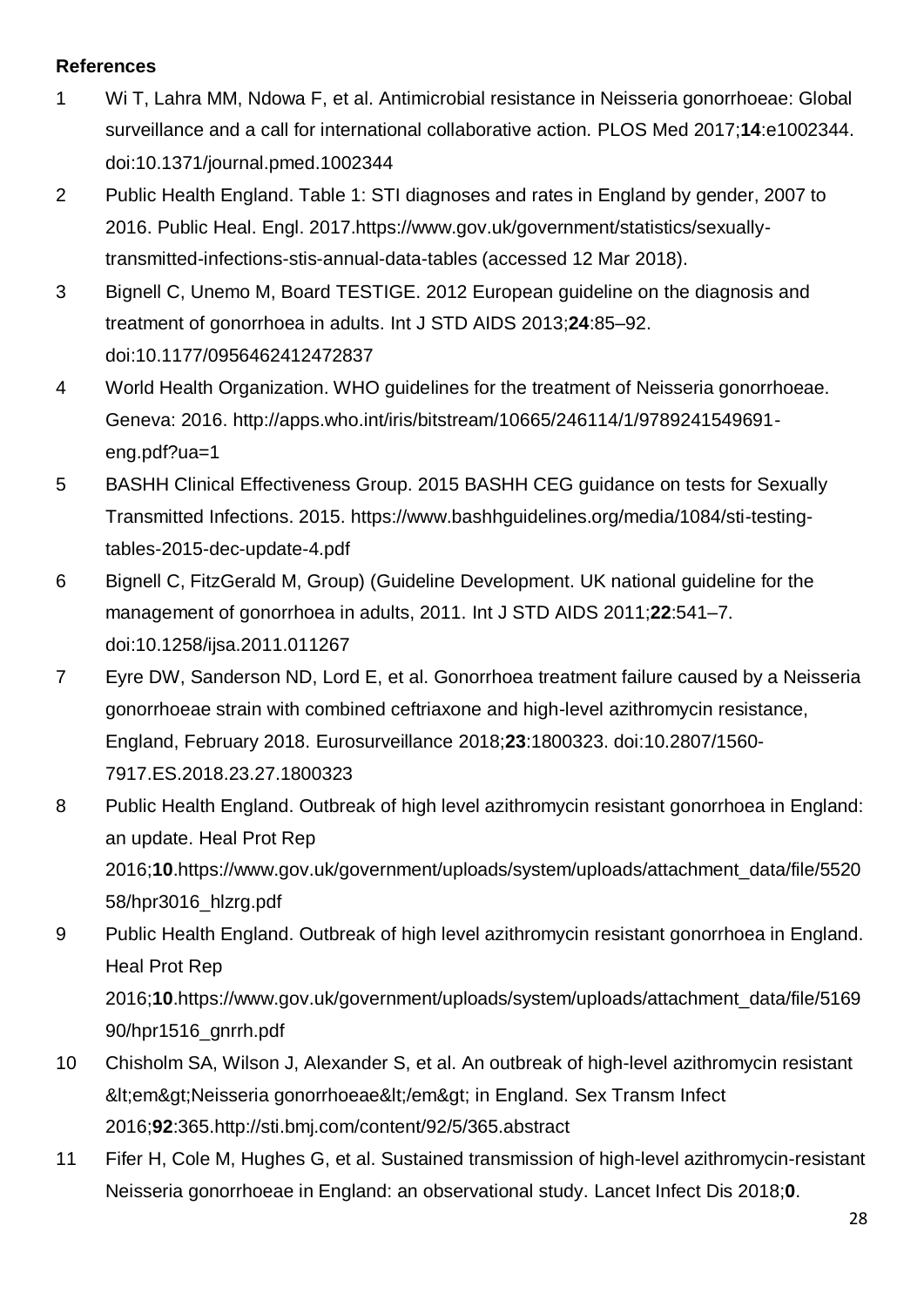doi:10.1016/S1473-3099(18)30122-1

- 12 Chisholm SA, Neal TJ, Alawattegama AB, et al. Emergence of high-level azithromycin resistance in Neisseria gonorrhoeae in England and Wales. J Antimicrob Chemother 2009;**64**:353–8.http://dx.doi.org/10.1093/jac/dkp188
- 13 Nicoll A, Hughes G, Donnelly M, et al. Assessing the impact of national anti-HIV sexual health campaigns: trends in the transmission of HIV and other sexually transmitted infections in England. Sex Transm Infect 2001;**77**:242–7. doi:10.1136/STI.77.4.242
- 14 Lancucki L, Sasieni P, Patnick J, et al. The impact of Jade Goody's diagnosis and death on the NHS Cervical Screening Programme. J Med Screen 2012;**19**:89–93. doi:10.1258/jms.2012.012028
- 15 Gobin M, Verlander N, Maurici C, et al. Do sexual health campaigns work? An outcome evaluation of a media campaign to increase chlamydia testing among young people aged 15–24 in England. BMC Public Health 2013;**13**:484. doi:10.1186/1471-2458-13-484
- 16 Yan Q, Tang S, Gabriele S, et al. Media coverage and hospital notifications: Correlation analysis and optimal media impact duration to manage a pandemic. J Theor Biol 2016;**390**:1–13. doi:10.1016/j.jtbi.2015.11.002
- 17 Matthews A, Herrett E, Gasparrini A, et al. Impact of statin related media coverage on use of statins: interrupted time series analysis with UK primary care data. BMJ 2016;**353**:i3283. doi:10.1136/BMJ.I3283
- 18 Chapman S, McLeod K, Wakefield M, et al. Impact of news of celebrity illness on breast cancer screening: Kylie Minogue's breast cancer diagnosis. Med J Aust 2005;**183**:247– 50.http://www.ncbi.nlm.nih.gov/pubmed/16138798 (accessed 12 Mar 2018).
- 19 Grilli R, Ramsay C, Minozzi S. Mass media interventions: effects on health services utilisation. Cochrane Database Syst Rev 2002;:CD000389. doi:10.1002/14651858.CD000389
- 20 Arora VS, McKee M, Stuckler D. Google Trends: Opportunities and limitations in health and health policy research. Health Policy (New York) 2019;**123**:338–41. doi:10.1016/J.HEALTHPOL.2019.01.001
- 21 Young SD, Torrone EA, Urata J, et al. Using Search Engine Data as a Tool to Predict Syphilis. Epidemiology 2018;**29**:574–8. doi:10.1097/EDE.0000000000000836
- 22 Young SD, Zhang Q. Using search engine big data for predicting new HIV diagnoses. PLoS One 2018;**13**:e0199527. doi:10.1371/journal.pone.0199527
- 23 Ginsberg J, Mohebbi MH, Patel RS, et al. Detecting influenza epidemics using search engine query data. Nature 2009;**457**:1012–4. doi:10.1038/nature07634
- 24 Google Trends. www.google.com/trends (accessed 21 Jan 2017).
- 25 Savage EJ, Mohammed H, Leong G, et al. Improving surveillance of sexually transmitted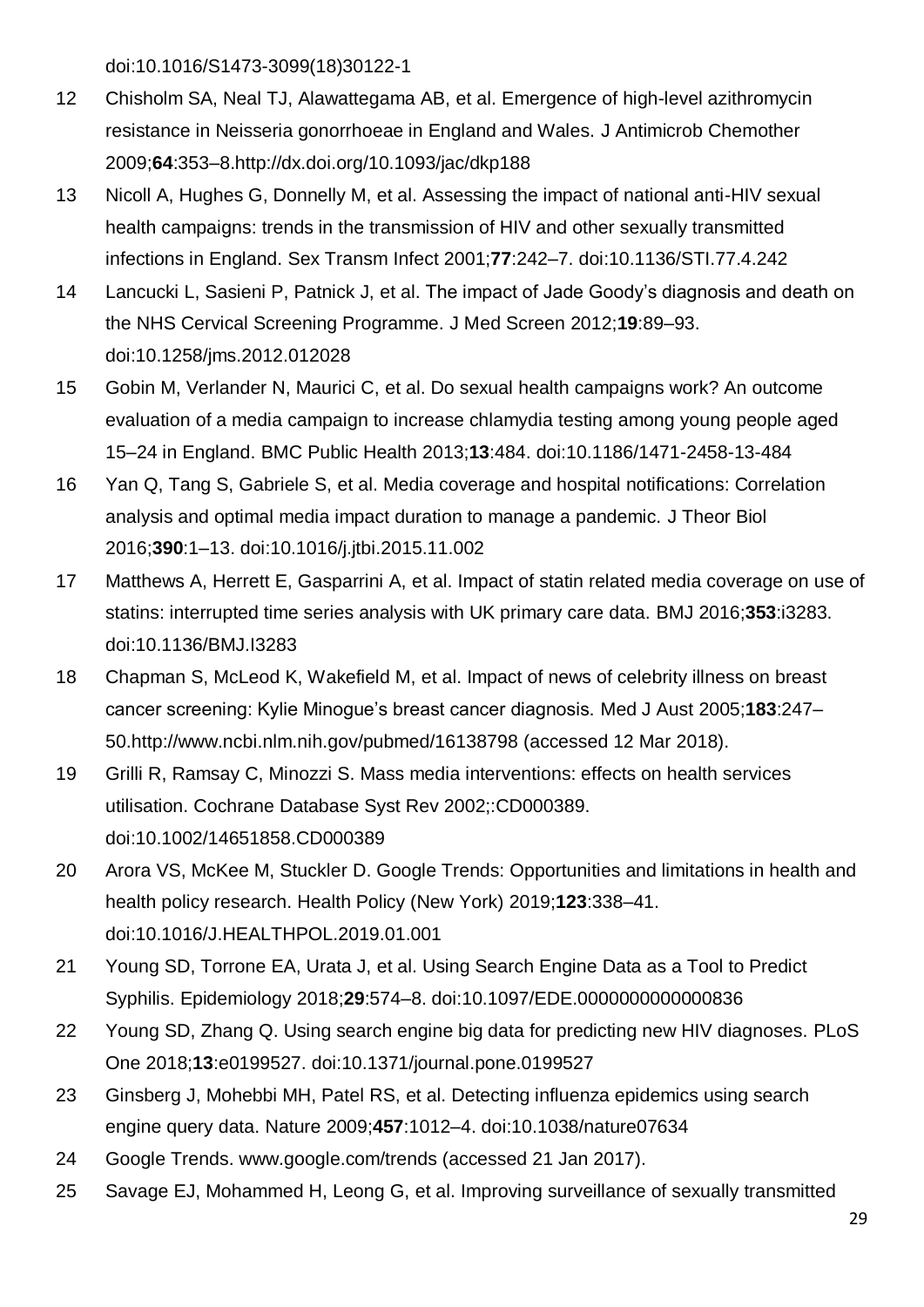infections using mandatory electronic clinical reporting: the genitourinary medicine clinic activity dataset, England, 2009 to 2013. Eurosurveillance 2014;**19**:20981. doi:10.2807/1560- 7917.ES2014.19.48.20981

- 26 Sonnenberg P, Clifton S, Beddows S, et al. Prevalence, risk factors, and uptake of interventions for sexually transmitted infections in Britain: findings from the National Surveys of Sexual Attitudes and Lifestyles (Natsal). Lancet (London, England) 2013;**382**:1795–806. doi:10.1016/S0140-6736(13)61947-9
- 27 Hall V, Charlett A, Hughes G, et al. Olympics and Paralympics 2012 mass gathering in London: time-series analysis shows no increase in attendances at sexual health clinics. Sex Transm Infect 2015;**91**:592–7. doi:10.1136/sextrans-2014-051826
- 28 STI data tables for England 2016: table guide. London: 2016. https://www.gov.uk/government/statistics/sexually-transmitted-infections-stis-annual-datatables
- 29 Hughes G, Nichols T, Peters L, et al. Repeat infection with gonorrhoea in Sheffield, UK: predictable and preventable? Sex Transm Infect 2013;**89**:38–44. doi:10.1136/sextrans-2012-050495
- 30 Public Health England. Table 8: Attendances by gender, sexual risk & amp; age group, 2012 - 2016. London: 2017. https://www.gov.uk/government/statistics/sexually-transmittedinfections-stis-annual-data-tables
- 31 'Super-gonorrhoea' is spreading across Britain and will become untreatable, doctors fear. https://www.telegraph.co.uk/news/2016/04/17/super-gonorrhoea-is-spreading-across-britainand-will-become-unt/ (accessed 12 Mar 2018).
- 32 UK super-gonorrhoea outbreak is out of control health chiefs warn | Daily Star. https://www.dailystar.co.uk/news/latest-news/547055/super-gonorrhea-outbreak-uk-shockwarning-health-chiefs (accessed 12 Mar 2018).
- 33 'Super-gonorrhoea' outbreak in Leeds BBC News. http://www.bbc.com/news/health-34269315 (accessed 12 Mar 2018).
- 34 National Readership Survey (NRS PADD). 2017. http://www.nrs.co.uk/downloads/mobiledata/pdf/nrs\_padd\_mobile\_standard\_tables\_jan\_dec16.pdf (accessed 12 Mar 2018).
- 35 Ayers JW, Althouse BM, Dredze M, et al. News and Internet Searches About Human Immunodeficiency Virus After Charlie Sheen's Disclosure. JAMA Intern Med 2016;**176**:552. doi:10.1001/jamainternmed.2016.0003
- 36 Begg N, Ramsay M, White J, et al. Media dents confidence in MMR vaccine. BMJ 1998;**316**:561–561. doi:10.1136/bmj.316.7130.561
- 37 Joshi UY, Cameron SO, Sommerville JM, et al. HIV Testing in Glasgow Genito-Urinary Medicine Clinics 1985–1987. Scott Med J 1988;**33**:294–5.